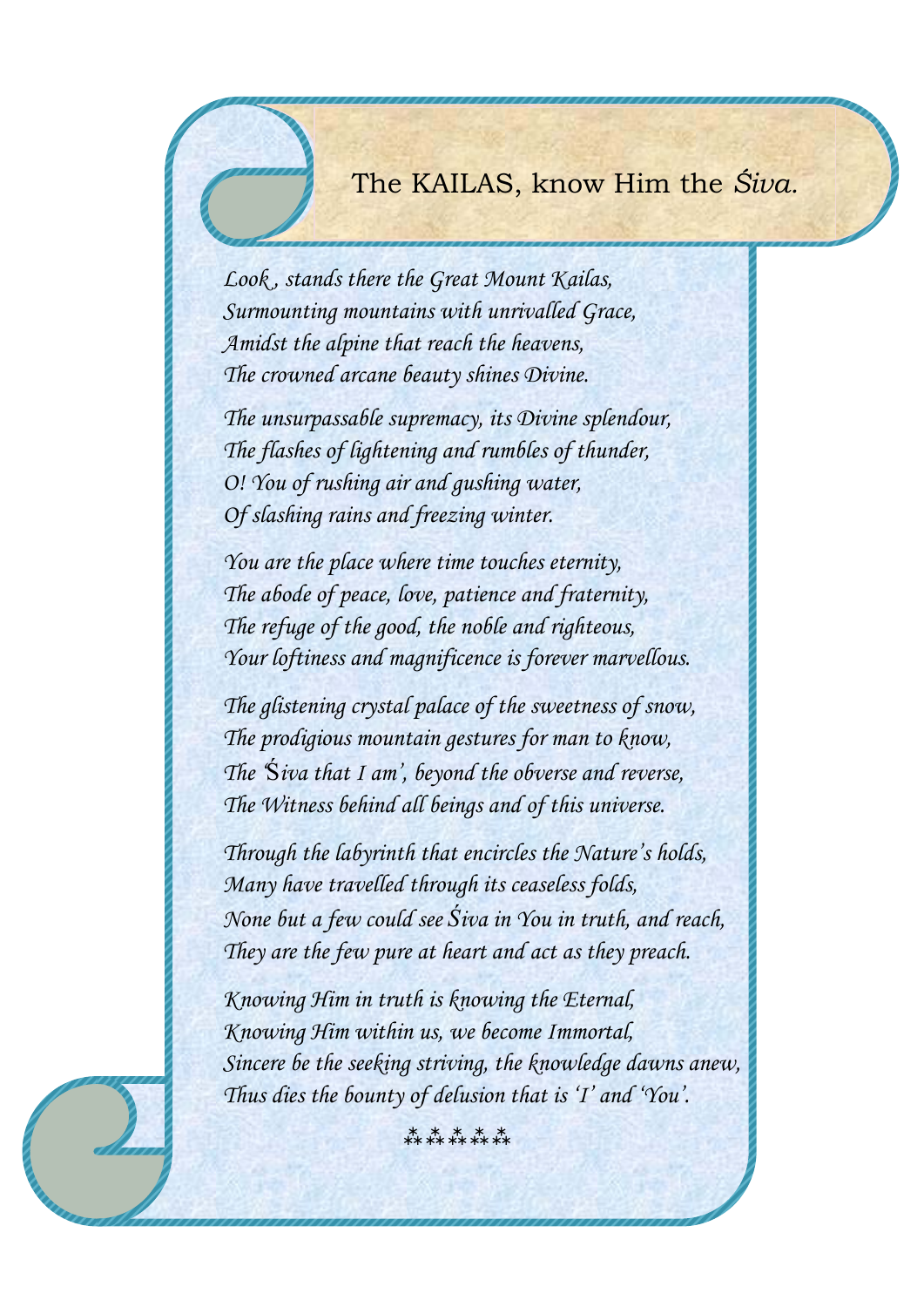## **THE GOAL SUPREME**

 The sole purpose of all our endeavours must be our Spiritual evolution, for, that is the only thing that can grant us everlasting Peace and eternal Freedom. So, the philosophy we need is the philosophy of life that links life to Eternity, self-reflection to Spiritual evolution and self-culture to live a noble life in the phenomenal world and be of use to others too.

 Sri Ramakrishna told : "The only purpose of the human life is to realise God." This is the philosophy of life that links human life to Eternity.

 Swami Vivekannada told : "Each Soul is potentially Divine, the Goal is to manifest this Divinity within, by controlling nature, external and internal.--------" This is the selfreflection that fosters Spiritual evolution.

 The Mother Sarada Devi said : "Love all, serve all and live a life of fulfilment in this world"; "Learn to make the world your own. No one is a stranger, my child; the whole world is your own". This is self-culture that moulds a life of purity, perfection and nobility in the phenomenal world.

## **SIGNIFICANCE OF PILGRIMAGE**

 A pious man having a Religious Disposition and a sound healthy mind, standing in front of the Manasarovar beside himself with joy, looks at the lovely KAILAS, the crest jewel among the mountains, he undoubtedly gets transported to an unknown Divine awareness, and the vision shall remain in his heart for ever. In fact he gets a glimpse of Reality in its sublime beauty that is standing as a tribute to Nature's beauty and Her Creative Sport that transcends all boundaries. And such places are identified as pilgrimage centres, and are called as "*Tīrtha*" (तीर्थ) or "*Tīrthakśetra*" (तीर्थक्षेत्र) [i.e. "The Sanctifier" or "the sanctifying place"], and going on a pilgrimage to such holy places is called "*Tīrthayātrā*"  $(\hat{\theta})$  ( $\hat{\theta}$ ). There are innumerable Holy places in India, they draw pilgrims from far and wide with strong Spiritual vibrations — it can be a Holy river like Ganga or one of the Holy cities like Vāranāsi, Mathura, Ayodhya etc., or Sacred mountain like Kailas or it can be a place sanctified by the life of a great saint or sage. In Hindu context, they are places that celebrate diversity by drawing various cultures, religions and knowledge to come together to exchange views as well as to forge a unique bond which stimulates and strengthens the idea of Oneness — The Oneness of all Life, Oneness of all beings and, One Spiritual Truth viewed differently, each creating its own identity on the world platform. Our visit to such holy places is consecration of our lives to that Supreme Ideal of Universal Oneness on the common platform of Spirituality. This is the inner significance of a pilgrimage. It is the gift of highest love to the world at large. And, it is a part of the life of the Ramakrishna tradition of Sannyasa. Pilgrimages enrich our lives in ways that never rises in our normal life and never have been faced and enjoyed before. Pilgrimage with broad mind, open heart and Spiritual perspective is a commitment and a passion that helps man's balanced and continuous evolution into an integrated universal personality. Out of this dedication greater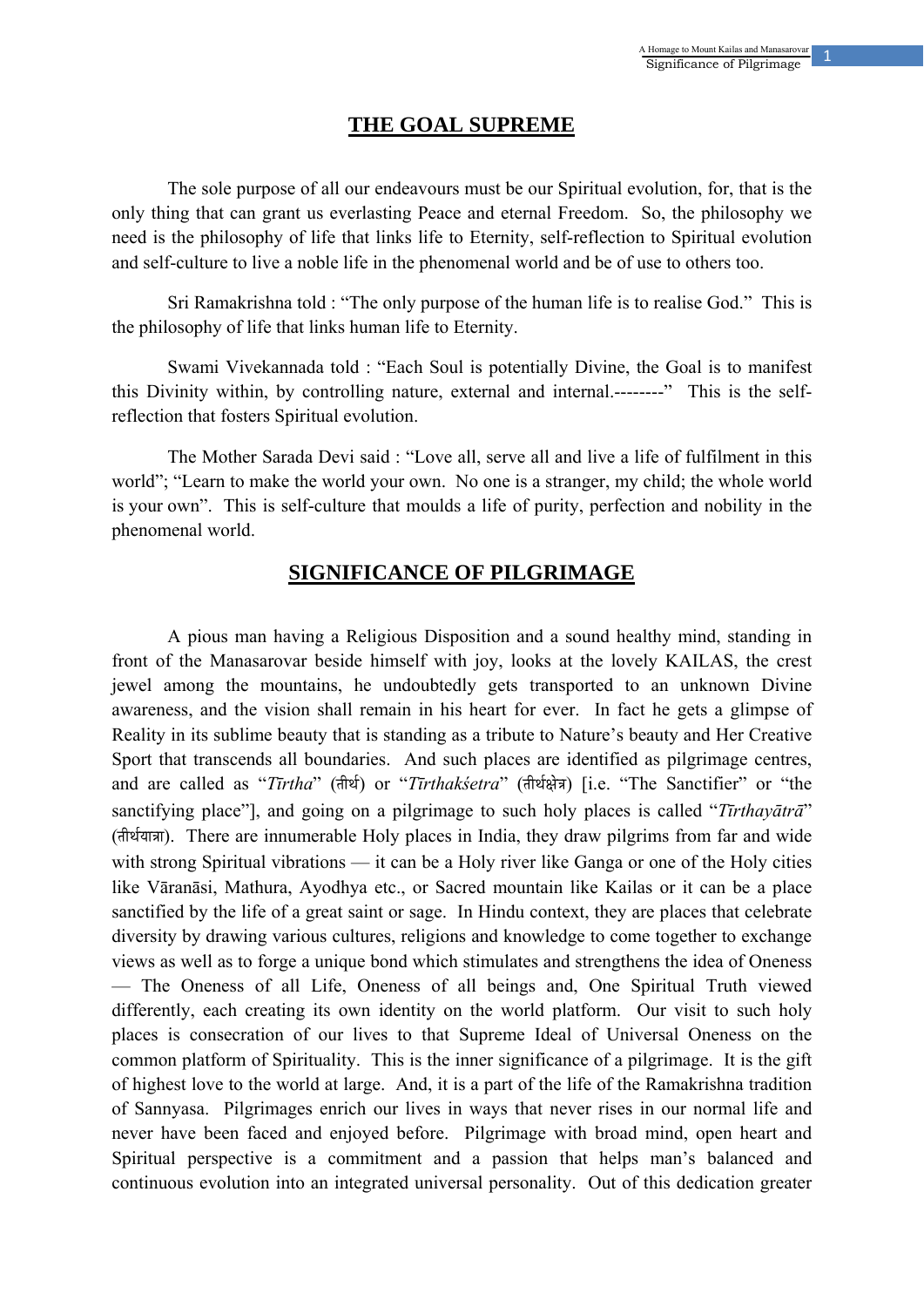sharing will emerge, helps reaching one's own richer state, ensures a richer future legacy that dares to peep beyond life's daily difficulties and which helps to bring our cultural, religious and spiritual inheritance into another era of striving for Perfection.

 Such 'Natural Temples' are universal beyond racial, religious, cultural, social and even political barriers. Kailas and Manasarovar has existed as a testament of universal love, peace and freedom of the soul to worship God in the way it likes. A national of any country on visiting Kailas will surely feel proud, elated and feels of himself as reflecting his nation possessing a healthy and liberal vision in the context of world culture. He understands himself to have evolved to international standards of being able to love all. This is what a true 'Hindu' is and wants the world to be. And is the message of Holy Mother Sri Sarada Devi too.

 In places like Kailas, if mind is free from secular pre-occupations, and is tranquil, then the heart, intellect, mind and senses beautifully synchronise to reveal Nature's transcendental beauty which even poets and lovers of Nature miss; and if endowed with spiritual insight, the person gets some metaphysical revelations or some valid Spiritual experience. Man undergoes metamorphosis getting himself transformed into a true devotee. This is the unique unintelligible power of Natural pilgrimage centres like the Kailas-Manasarovar.

 Pilgrimage to sacred places radiating Divinity is extolled, encouraged as a part of spiritual discipline by saints and sages. It is a sacred commission enjoyed by the scriptures on all devout Hindus to accumulate religious merits as well as for expiation of sins. Most of the Hindus go with this intention. If observed with faith, dedication and devotion, the devotees does experience the presence of Lord and His Grace during the entire course of the pilgrimage, and feel that all his/her sins and wrong doings are pardoned and destroyed and he/she is closer to Him than ever. The modern man travel to such a far off places for the sake of adventure, education and pleasure. Such a journey is not considered as pilgrimage. A journey undertaken as a part of religious observance to a holy place, with a spiritual frame of mind and with a delightful goal alone is classified as a pilgrimage. The intension behind and the element of austerity differentiates pilgrimage from sightseeing. Sticking to his resolution the pilgrim unmindful of his comforts, moves on to fulfil his purpose with one-pointed devotion. All odds, discomforts, difficulties and problems he endures with joy, for him it is Tapas (austerity). It strengthens his faith, dependence on God, self-confidence and will power, with which he overcomes major obstacles in his spiritual path and gains strength and power for the inner conquest (of the lust, greed etc.,) gradually leading to spiritual attainments. It is a break from the mundane life of the world to devote oneself and one's all possession (body, mind, earnings, time etc.,) to the Lotus Feet of the Lord and to remain entirely at His disposal. The pilgrimage sanctifies the body and mind and the pilgrim returns refreshed and spiritually strengthened. He also gets an opportunity to see the ephemerality of this world and fast fleeing nature of time.

 A devout Hindu at his sixty is supposed to give up the worldly persuits, handover all material possession, his duties and responsibilities to the youngsters in the family and giving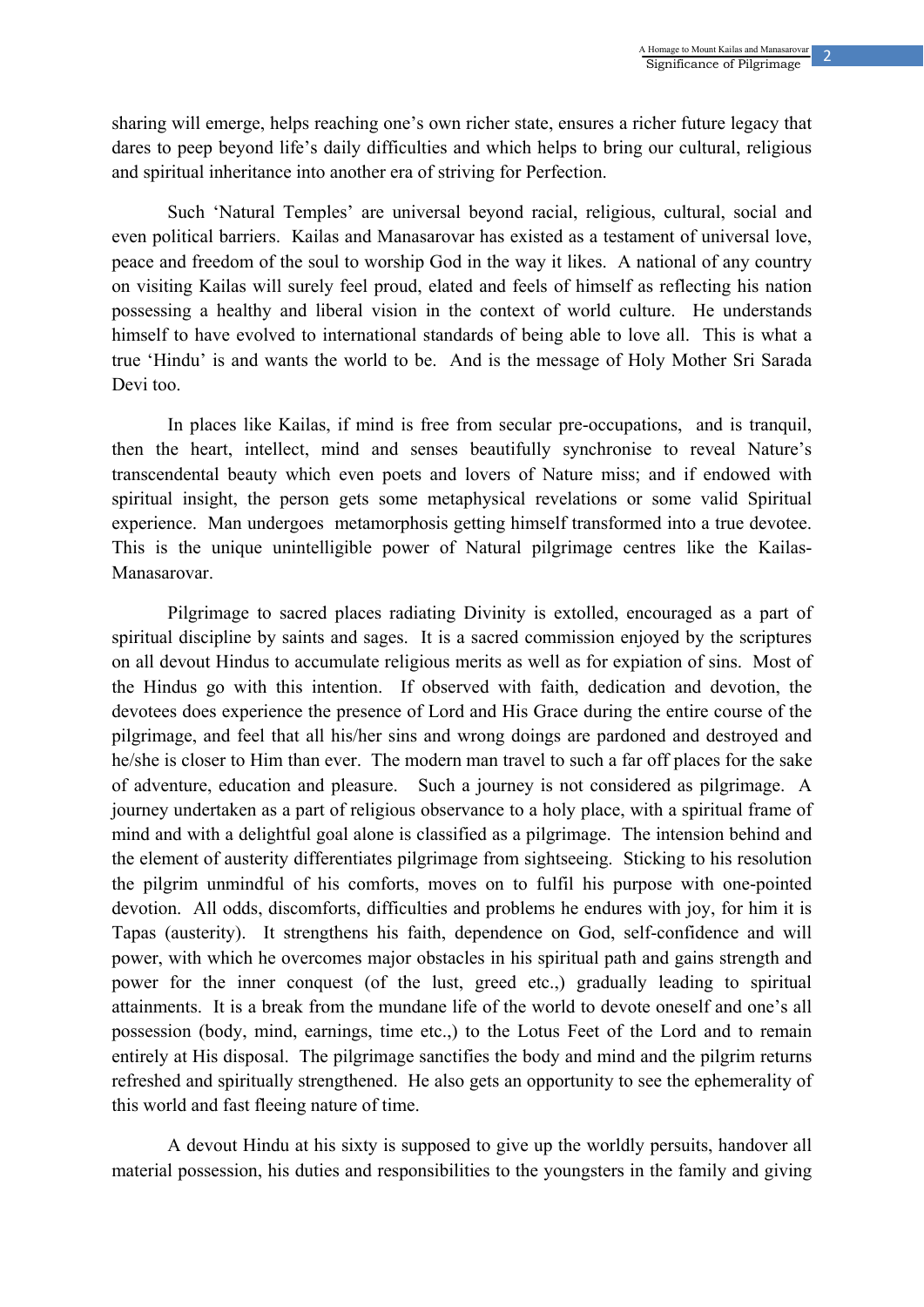up the house-holdership become a recluse with his wife [the station of life is called  $V\bar{a}$ *naprastha* (वानप्रस्थ)]. They are then supposed to devote themselves entirely to Spiritual persuits. As a supporting factor to their spiritual life, they may undertake pilgrimage and seek Holy company (*Satsaṅga*). To these *Vānaprasthins* pilgrimage provides a channel to convert their residual rajasic tendencies giving a spiritual direction. It helps them wean away from their attachment to the home and the children.

 Most of the devotees wilfully choose and take up most difficult path, to bear pains for the sake of God. When an extremely old lady was persuaded to refrain from impossible task of treading an extremely difficult uphill path, which she was crossing at snail's pace, she said "this body has enjoyed a lot in this world, let it take some pains for the sake of God too". This attitude converts pilgrimage into a *Sādhanā*, and gives a meaning to their hardship and efforts. Often the course is very difficult. Say the circumambulation (*Pradakṣiṇā*, *Parikrama*) around a Holy hill or a venerable city or a sacred river is very difficult, dangerous and challenging. For example :- three days of Kailas Parikrama of fifty six kilometres at an altitude of seventeen thousand feet through a tough terrain and extreme weather condition is challenging at every step. *Parikrama* of Benaras of about seventy kilometres takes six days. The foot yatra from Alandi to Pandarpur (in Maharashtra) takes about twenty days and lakhs of people participate every year. *Parikrama* of Narmada river takes three years, three months and thirteen days. The *Parikrama* of Ganga (from Gangothri to Gangasagar and back) needs nearly six years! Sometimes a pilgrimage is preceded by a preparatory phase of austerities. For example :- prior to visit to Sabarimalai in Kerala, the vowed devotees observe forty days of purificatory observances. They wear black dhoti, without upper garments and footwear, observe strict celibacy, eat simple food once a day, live under thatched roof away form home, sleep on bare floor etc.,. These measures of selfrestraint prepare the body to face extreme conditions, and mind to remain calm and collected, and the intellect to search for the transcendental Truth. Every pilgrimage is deemed complete and blessed only when the pilgrim is able to get some *Satsaṅg*, company of Holy men who frequent or inhabit such Holy places. Some Spiritual organisations offer the blessed and rare opportunity of going for pilgrimage in the company of Sadhus with continual *Satsaṅg* throughout the way to and fro, which gently and imperceptibly direct and mould the minds to perceive the Divine everywhere and to develop unbroken remembrance of God, and be able to make full use of the pilgrimage.

 Apart from effecting a Spiritual transformation, pilgrimage help people to grow closer to Nature and to one another, and become aware of the Divine Principle governing this universe. For a man of the present age with wide range of transport – Airways, Railways and Road ways – and with modern comforts and facilities, it is difficult to understand how in olden days, dreadful and awe inspiring a pilgrimage was. Through dark and deep terrifying forests filled wild life, or through spine-chilling lonely meadows or through grim and ghostly deserts or through the sight capturing yet distressing and horrifying mountains with meagre or no food at all man had to travel alone or in small groups to an unknown destination mostly on foot. Returning from pilgrimage was a new birth, if at all one returns. Only the rare ones endowed with grit and determination, with tremendous faith in God and in oneself could dare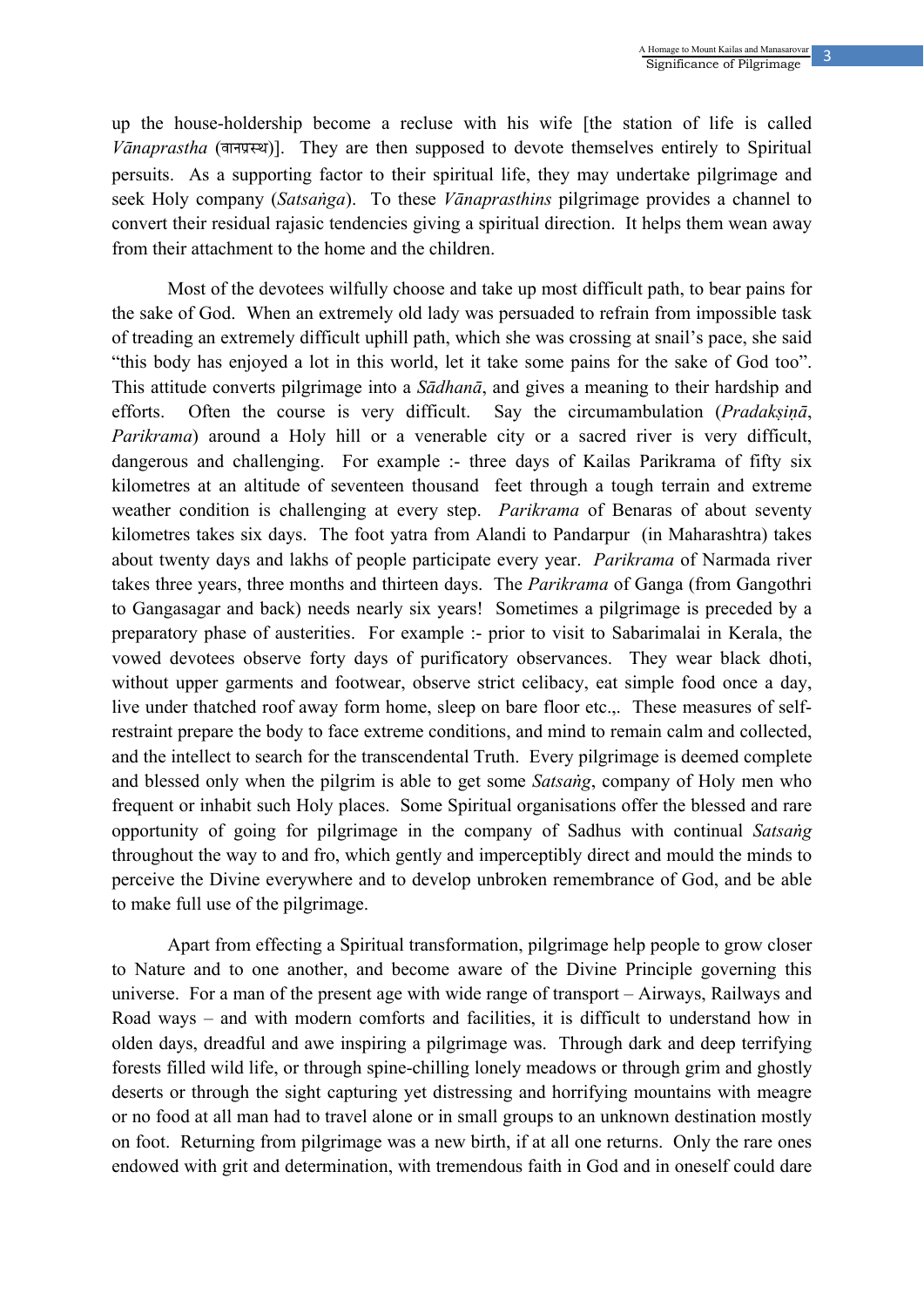to take such risks. Every pilgrim should maintain the same spirit, same trend of austerity and continuous remembrance of the Lord with unflinching devotion, dependence and faith in Him and in His mercy and compassion that makes man really humble, pure, wise, egoless, loving and compassionate which are manifestations if his inner Divinity.

 Most of the places of pilgrimage of Hindus are held sacred for the richness of the marvellous spiritual vibrations pervading those places. They elevate and enrich the physical, psychic and spiritual planes of spiritual aspirants, and infuse faith in God in the common man. These cannot be achieved by a man during the normal course of his life in the world. Thus, inspite of various difficulties, dangers and inconveniences, they pledge the life and take the risk of going for a pilgrimage.

 The Hindu pilgrimage centres are invaluable treasures of spiritual aura that have been bequeathed to posterity by the Aryan sages, seers and saints of the hoary past, and the tradition is continuing with new additions. For example :- in our Ramakrishna tradition we see how the Kamapukur, Jayarambati, Dakshineswar, Belur Math etc., have become inspiring spiritual centres of pilgrimage the *Tīthakṣtra*s.But now-a-days people at large rush with terrific speed to *Tīrthas*, pay a flying visit and return in a day or two, without taking proper and full advantage of the spiritual fountain existing in those places by staying there calmly and silently for sometime engaging oneself in spiritual disciplines. With a view to make man avail these rare benefits that sanctify his very birth and life, there is the scriptural injunction that the pilgrims to the *Tīrthas* should stay there for at least three nights. However, an extremely worldly person devoid of spiritual tendencies cannot perceive or feel the effect of the throbbing spiritual vibrations existing in a Holy place.

## **PREPARATION FOR THE** *YĀTRA* **(PILGRIMAGE)**

 Now we are aware of the purpose and significance of pilgrimage. To fulfil that purpose which is but an important mission in man's life, imagine if you can, how much of preparation and conscious efforts might be required! We have to dissolve and remould our personality and our life — and that shall be the final one in our life-stream to climb to the pedestal of our own Divine-hood and claim Immortality.

 Eschewing all earthly and physical benefits, though remarkable yet of temporal nature, let us aim at pure spiritual unfoldment which helps us land into Eternity — as the vedic prayer goes

| असतो मा सदगमय        | Lead me from the unreal to the Real, |
|----------------------|--------------------------------------|
| तमसो मा ज्योतिर्गमय  | Lead me from darkness to the Light,  |
| मृत्योर्मा अमृतं गमय | Lead me from death to Immortality.   |

 So we prepare for the Highest; preparation for *Yātra* is the preparation for the Highest.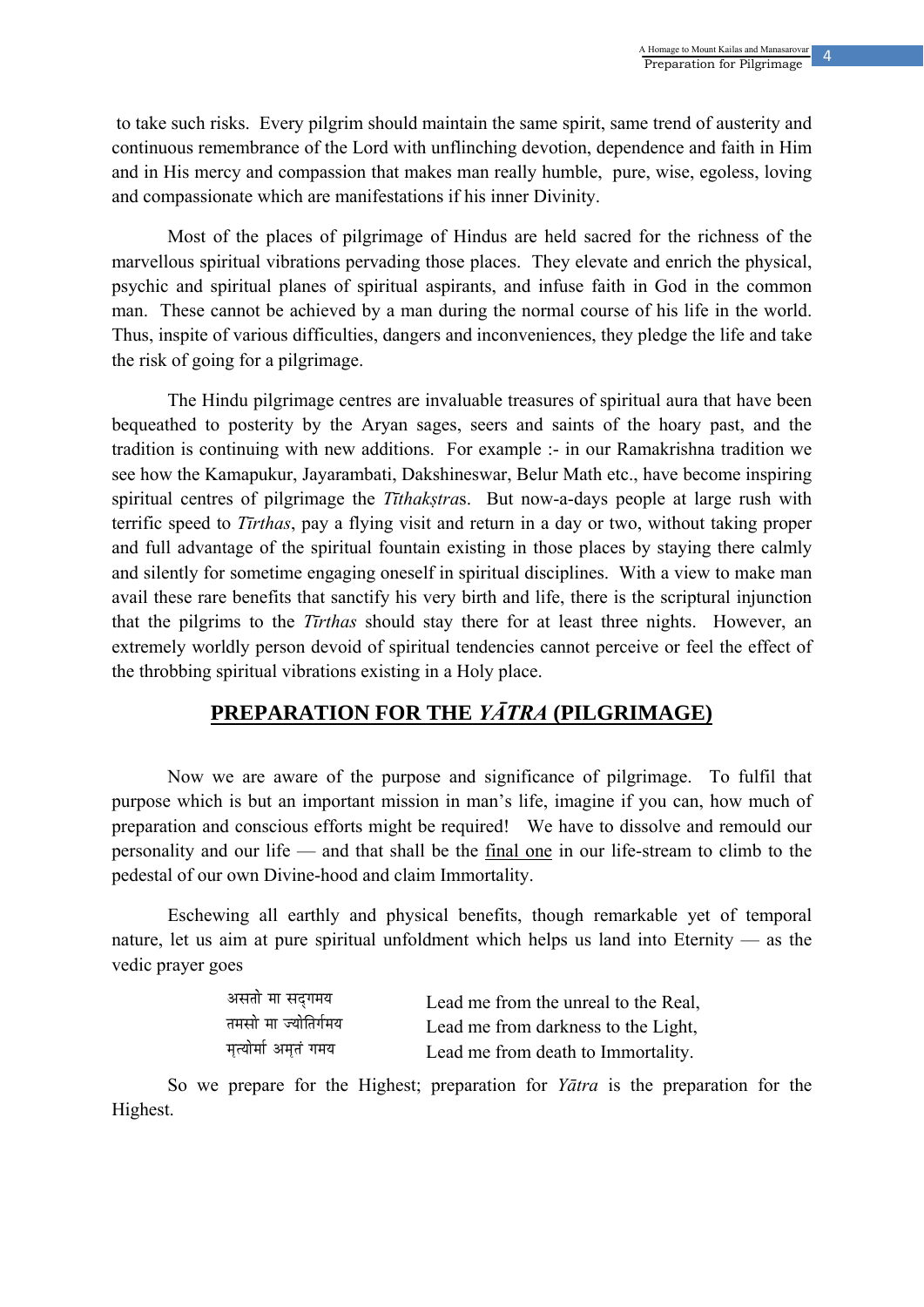#### **I. Find the source of all power within you :-**

 No doubt we are bound by Nature in every way – through our own internal nature and through the external Nature that is governing life of all beings. On the other hand it is true that our existence beyond the Nature's functional limits, is Pure, Eternal and Divine. This Divinity, The Pure Consciousness (*Caitanyasvarūpa* –चैतन्यस्वरूप) is what we really are and is the God within us. And this very Divinity which is keeping the body-mind alive and functioning is the source of all power and strength that is needed to conquer the Nature that is limiting us, and attain the Absolute Freedom.

 The God to whom we pray, plead and surrender is within us, the *Śakti*, the Divine Mother who binds as *Avidyā Māyā*, and helps release as *Vidyā Māyā*, is within us. All knowledge we seek is within us. The only thing we need is to awaken these powers that are lying within us in dormancy. They can be awakened by fixing our ultimate goal, creating certain awareness to live only for achieving that Goal, and through prayers and self surrender to the Lord of the universe. Innumerable are the ways in which we advance towards the achievement. A few guidelines that stand as principles we shall discus here which can be implemented in a manner that is suitable to us individually.

1. Have a definite Goal and a definite path :

 Having known the significance of the human life and its purpose, we should not find it difficult to set our goal. Let us go a step ahead of positive thinking, to set our spiritual goal. We have to reach the vantage point beyond all dualities that our intellect can discern. Then we see that the purpose of human life is to transcend all limitations of Nature — the physical, mental, emotional, kārmic, of tendencies, of time, space and causation, of law of Nature — and realise the Pure *Ātman* , the Spirit, the *Caitanya* as our Real Self. This is the Liberation, the state of Absolute Perfection, the state of Absolute Bliss, Peace and Freedom. This is the Spiritual Goal, the ultimate goal of human life.

 Once our goal is fixed, we must hold it fast in our hearts and allow it to pervade our entire being through and through, and pledge our lives to achieve that goal. Swami Vivekananda said, "Arise, Awake and stop not till the goal is reached". But then the old tendencies that we have gathered and the persisting desires and temptations, the attachments and aversions cloud the ideal, pervade the mind and senses, and force us rush towards world. Even the strongest dam of self-control is rent asunder, and it invariably ends with a catastrophe. So, a strict disciplined life, austerity and spiritual disciplines suitable to ones nature and temperament are to be taken up. There are four major paths — the path of devotion (*Bhaktiyoga* –भक्तियोग), the path of knowledge (*Jñanayoga* –ज्ञानयोग), the Yogic path *(Rājayoga –*गजयोग) and the path of selfless action *(Karmayoga –*कर्मयोग). To suit the modern times we have to combine all the four paths, our nature and temperament makes one of them predominant.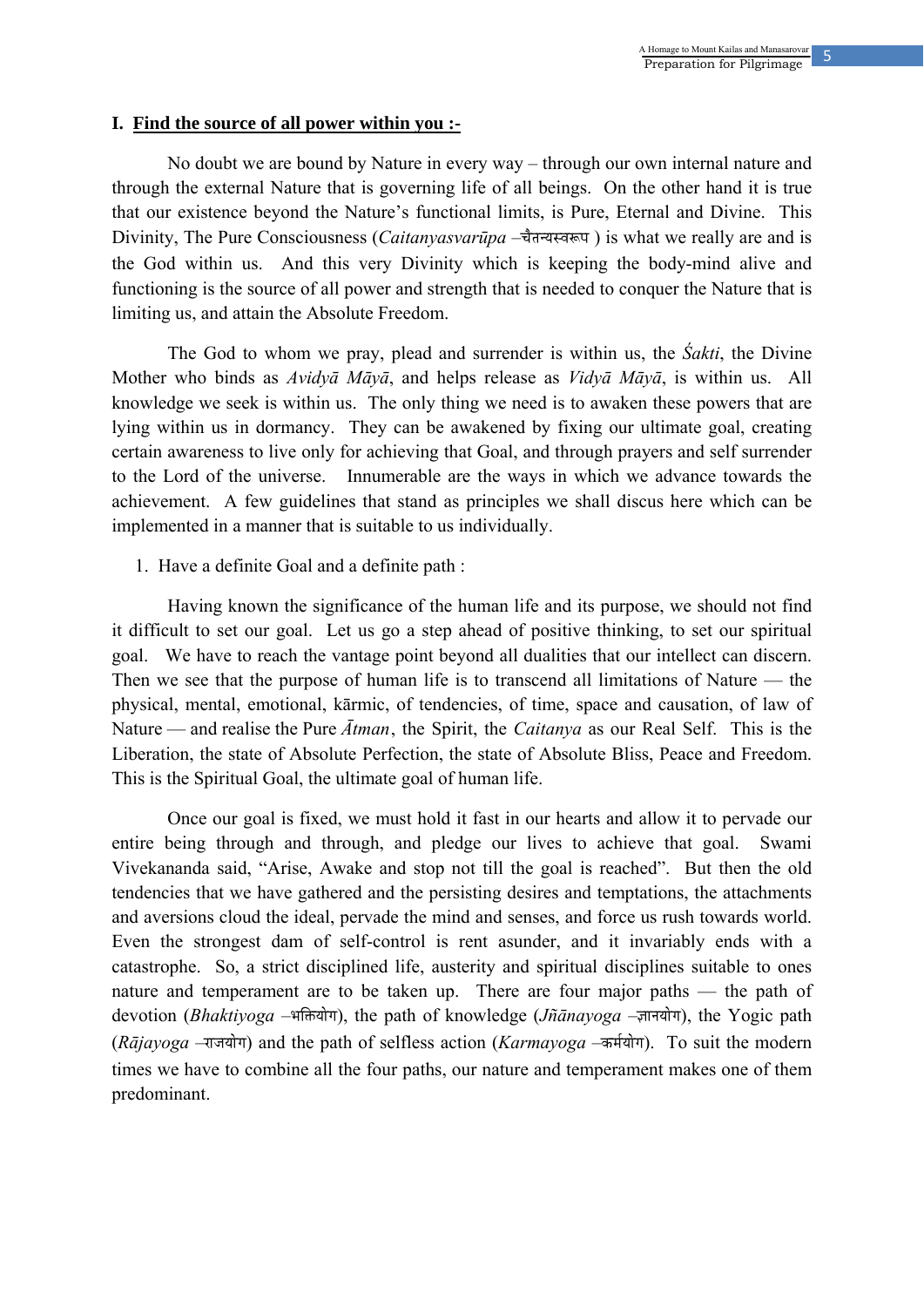2. Change the style of your living :

 We have to retire from our old way of living with the worldly propensities of seeking name, fame , power, status and worldly possessions and the worldly prospects. Now we must live with God, feeling His immediate presence, and live a life of purity, contentment, perfection and dedication. We must undergo true and permanent transformation. It should not be a temporary passing state, we must give ourselves entirely for all times to come. Selfanalysis ('who I am, what am I doing, why am I doing, what would be the reactions and the consequences of thoughts and actions etc., etc.,) must go on unceasingly.

When we come to a spiritual life, we should no more live a life of excuses. Today I have some other work or that I am tired or that I am not well, that I shall not do my practices — this attitude will not do. We have to find some way that 'I shall never miss my practices.' Even if we are to go out before dawn at five, we should be able to reduce our sleep and finish our practices before five. There is neither holiday nor postponement for tomorrow in spiritual life. The President of USA, Franklin Roosevelt (1882-1945) was confined to wheel chair. Despite of his disability he carried out his presidential duties with utmost care and perfection. He never lived a life of excuses. He made every effort to overcome his disability. Similarly in our lives too there shall be no compromise; whichever disciplines has to be done is whatever way, it has got to be done in the same way. For example., if during japa one should think of God alone, then nothing must be allowed to come to mind except God.

We have to give up certain normal ways of thinking. When misfortune strikes man, the normal tendency is to feel that he is only one who ever had to face such a situation, and all others are happy, or that God is against his plans or that He is angry or that He has some grudge against him. When we happen to face misfortune, failure and adversity we should never think that way. Rather we should feel more dependent and close to God. We must understand God/Nature is teaching some important lesson to me through this. At the same time evaluate what this world is — how uncertain and impermanent it is and try to develop dispassion towards world and transcend Nature. Often intense pangs of grief engulf the heart. No wisdom or discriminations works at that time. Some good deeds or righteous life or being devoted to God, will intervene to give an iota of courage to continue life. Then without allowing ourselves to plunge in self-pitying or grief, neither seeking sympathy from others, we have to slowly wake up to the situation to understand its need and purpose in our lives, and make efforts to stand up. We should never hold others responsible for hardships, neither put blame on others nor bemoan our fate. We must not blame fate or others or God for any personal loss or hardship. Giving up the brooding "if only such a thing had never happened", if accept what 'fate' brings us – good or bad, then we not only get the courage to face misfortunes but also the wisdom to understand misfortunes as a reality of life. And this understanding gives us the clue to transcend the dualities. If we search, we get the answer intuitively what lesson the Lord or the Nature wanted to teach us or what for such a painful experience was. Then without relying on other material and human supports, we need to walk alone in our chosen path depending more and more on the Supreme Lord and make all efforts to help ourselves with free and independent spirit derived from our Pure Divine Nature. We soon find the way out of those difficult situations. And we thank the misfortune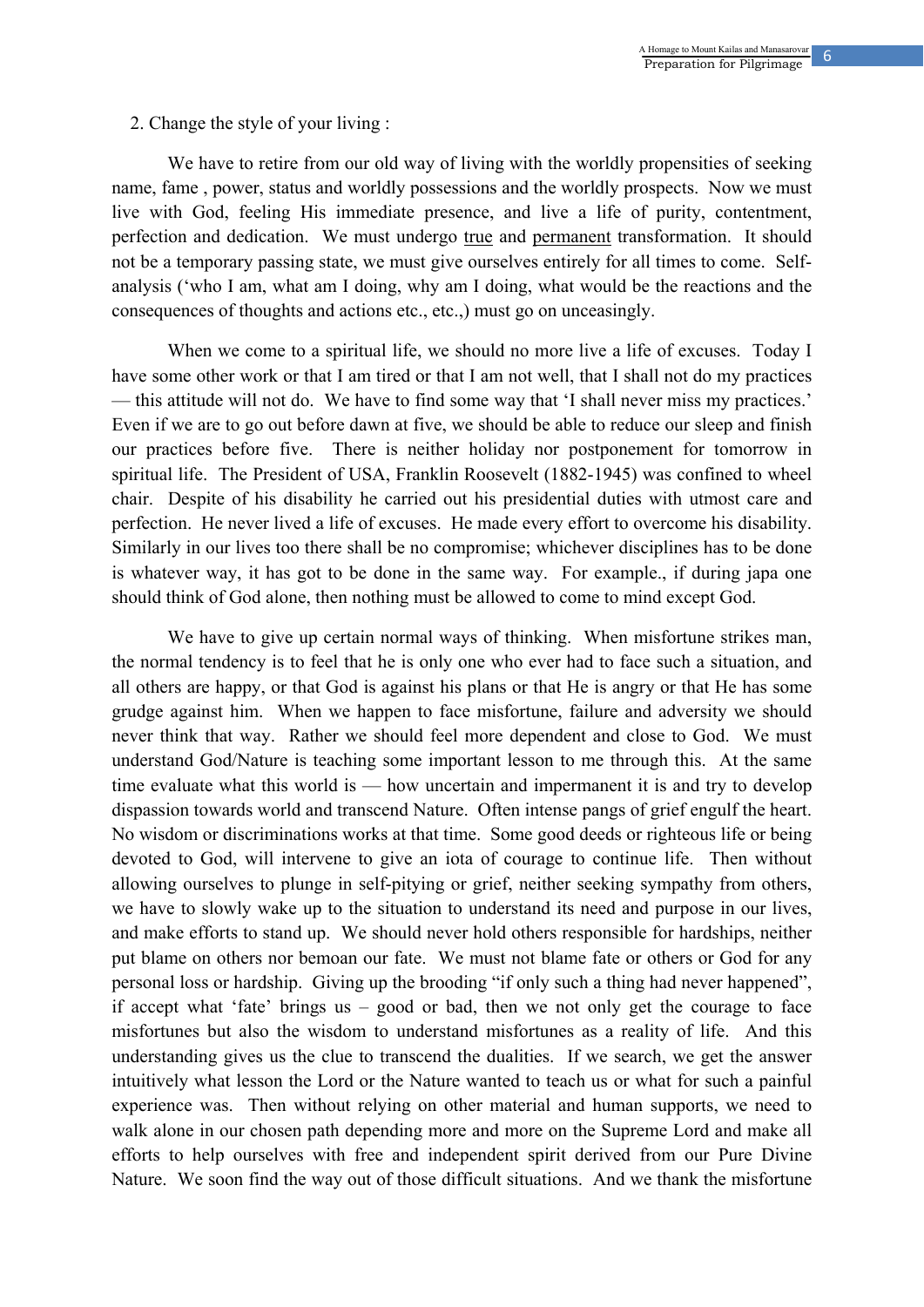for coming in our lives as a teacher as well as for making us more closer to God. Worldly fortunes and good days are even more dangerous. It is Nature's friendly trap to check Godward movement. The only way is to attribute all fortunes to God and place them at His Feet disclaiming its ownership. We have to maintain the attitude of surrender to Lords' Feet and also maintain the awareness of one's own Divinity that is beyond all dualities of world and never seeks anything from this world. In and through all these efforts we eventually discover the all capable, the invincible Self that is complete in Itself.

 When we are engaged in external activities and concerned only about the outcomings or successful completion of our duties, it is then that we forget to look within. It is here that we have to become introspective and practice calmly peeping within, not to lose the track of our uninvolved pure Inner Self. Much can be achieved in the external as well as in the internal world by keeping ourselves linked to the Divine. Referring to a woman devotee working in an office who complained of getting totally exhausted by the evening, Swami Yatishwaranandaji Maharaj writes in his dairy "These women complain of getting exhausted and assign it to the load of work; but the truth is that the inner channel connecting to the Divine is not properly linked without a break. Otherwise, they can do three times more work than they are doing now".

#### 3. Wake up to realities:

 Our physical well being is governed by our mental health. So we have to rise to higher elevated mental states that we are able to cope up with every situation of life being ourselves calm and unaffected. It is possible only when we grow spiritually, yet we need a bit psychological preparation too. We need to view the world with a childlike approach without getting confined to stereotypical notions that limit our understanding, approach and vast intellectual capacities to explore into the Spiritual Realm. But we should never get distracted often to stray away from the spiritual quest. We need to be able to adapt to any given situation being able to '*go with the flow*' smoothly. We have to make it our nature to be affectionate and loving and capable of changing any dull situation into a great one with humour and charm, or by throwing the Spiritual light over it. Dealing with one's own mind to remain in a pacified state (*Santoșa* –सन्तोष) is a tricky task, as on one day it showers grace with elated moods of joy, and just as quickly, lose interest in you and your endeavour the very next day and on the third day become distant, crazy or temperamental. To maintain it in a pacified tranquil state one must constantly reinvent the situation and keep the equation fresh, the ideal lively and the Goal bright. The nature of mind is to get bored easily and therefore needs an unbroken source of inspiration either from holy company (*Satsaṅga*) who can keep up with us and hold our attention and bind us with love and concern, or depend inspiring studies, and as far as possible live in the company of *Sādhakās*. Mind's another nature is seeking a companion or a partner to centre one's feelings and emotions and to enjoy the company. It swings from the pure sublime relationship to the seekings of base instinctive nature. To keep such a mind under check and guide it along the Spiritual path is a job that challenges every moment of life, for it takes newer shapes every moment in a self-deceptive conniving way to enjoy the world at least by glance if not by a touch. Bad *Vāsanās* (old bad tendencies) are the demons under whose control the mind functions in a self-deceptive way.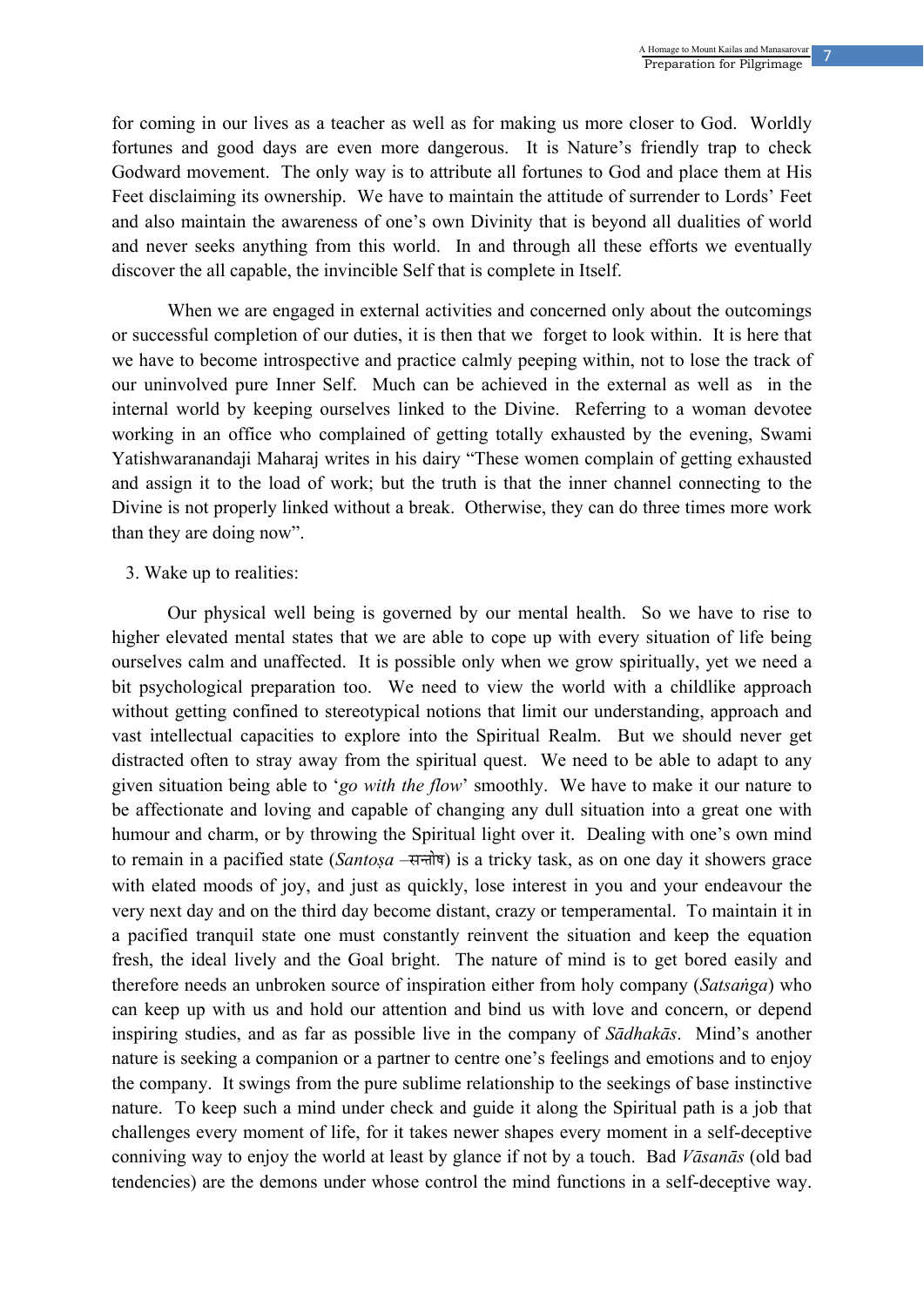While bad *Vāsanās* take hold of mind, if one way to fulfil its evil desire fails, it quickly moves and is very good at finding a new way out! So, though it has matchless capacities and capabilities, the mind is unreliable and is known to pick adultery and corruption over loyalty and honesty in the workspace. This should not make us disheartened or suffer from anxiety and tension or develop inferiority complex or to look down upon oneself. But it is alarming and needs to be reminded to relax and unwind. Because, the same mind when under the grip of good *Vāsanās* (tendencies), become godly and loves to travel along righteous path, and dwelling in the Truth takes flight to the Divine. Mind is the indicator of our inner tendencies. We must become introspective, wise, wake up and eliminate all bad tendencies and cultivate the good, noble and spiritual tendencies preferably in the company of holy men or work out all alone diligently by holding on to the Divine through prayer and self-surrender. If we are sincere to the core, God will provide a suitable field of activities and mode of living that will allow us the freedom to struggle for Spiritual attainments, and keeps on nursing our need to constantly move towards Himself. What we need is lot of patience : Patience is mindful awareness or mindful attention to life and putting forth efforts in right direction hoping for a upshot for a higher result, letting go the expectation that drag the mind into past or future so that one remain in the 'present' without judging or blaming.

 When we are on our spiritual mission and yet, if we are loaded with work and activities, with many duties and responsibilities, we need not feel bad or complain. We must try to understand its need and purpose in our lives. Know for certain that there is no injustice in the jurisdiction of Nature and of God. We must tell our minds 'God has not only burdened you many responsibilities but also provided you with unique capabilities as well; and has selected you with trust'. Without exposing ourselves to the external worldly environment around, which is harmful and unnecessary, and maintaining a very low profile we have to stick to our spiritual routine to keep our inner Divinity ever shining bright. We have to guard against impatience and allow natural order to work itself out. As we learn the values of perseverance, we strive more with seeking Divine grace that fortifies man's plans and projects. God stands by our side in activities, and reveals His Divine presence in contemplation. This is the essence of Karma Yoga, it is to blossom spiritually in the field of work giving oneself to God. We attain wholeness and peace by erasing our selfishness and working for God and others. Sri Ramakrishna said: everything in this world has meaning only because God is behind it, without God everything is meaningless. Coming down a step from that highest truth saints have clearly stated that all experiences of life are like of series of zeros. They are meaningless without a number behind them. That digit is peace of mind. Without a calm, contented and peaceful mind, life is just a shadow of its possibilities and a dreary drag. The most beautiful scene leaves us empty if our mind is filled with worries. Even grace of God seems remote. To attain this 'working-peace' in daily life we have to link ourselves to the values that are most important in our lives : an expanded heart and openness to love all, an attitude of forgiveness towards ourselves and others, Light of wisdom to see things in spiritual perspective, to remain uninvolved in the world, to walk on our own way without getting affected by praises and blames of the people, to give without seeking anything from this world. If we link this external composure to our inner spiritual awareness then we reach an internal balance point where mind becomes still. In this state of stillness,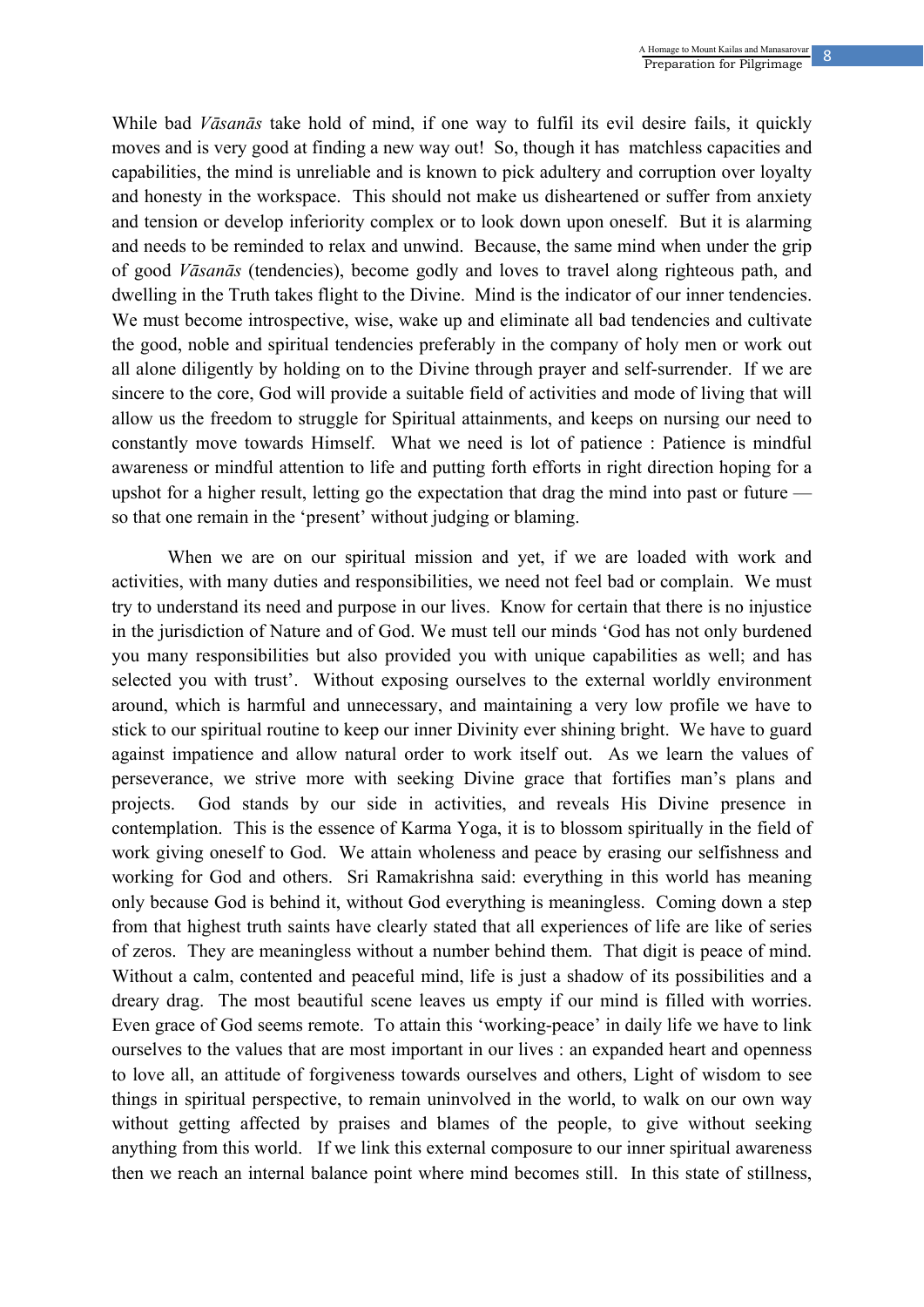the physiology shifts into the relaxation response, freed from negative and positive conditioning the intellect becomes fit to perceive beyond physical limits, a higher understanding of oneself dawns within. And these things are essential for us for a pilgrimage to a place like Kailas-Manasarovar. When adversity hits or unfavourable situation presents, apart from taking recourse to God for Divine help, we have to lift up our spirit to face the situation (because our faith and dependence on God is still at an immature stage). We can have three attitudes — (i) Of commitment: - i.e., to accept and assert that 'I am committed to it, I shall face to conquer or transcend'. (ii) Of control :- It is the belief that we can control the situation or influence the events, along with the willingness to act that way. It is opposite of feeling helplessness; change the situation than be a victim of it. (iii) Of challenge :- it is the belief that the challenges are Nature's provision for effecting growth and evolution. They stimulate personal growth by consciously interacting with them — exploring, dealing with, and learning from them. This attitude transforms an unpleasant event into a nourishing food. Adversity is the crucible in which the Spirit is forged. Let us stay open to the life's teachings so that we grow. Very often we may have to change the frame of reference of the incidents and situations or circumstance so that it helps our growth towards our Divine-hood, i.e., we move from personal to impersonal by transcending our own personality and nature. *Reframing* is an art, a science with a philosophy. We must avoid getting mentally wounded or may heal an earlier wound, or may help a transcendence, by changing the frame of reference. We must always change the frame in such a way we transcend our limitation and grow spiritually. Once Chaitanya Mahaprabhu was passing over a land in Bengal. Someone told him that the mud of that place is used for making 'khol' [a particular type of drum (like pakwaj) with hallow tapering cylindrical earthern base with leather on either side and played hanging over the neck in singing kirtan while dancing or moving]. This at once threw him to ecstacy. The frame of reference regarding the mud on which they were treading was changed from material base to divine base. Crows are gnawing nuisance at Belur Math and were the objects of repugnance and dislike of large number of inmates living there. Once a revered senior Swami told the trainees living there That crows live for 80 years and some of them living presently in Belur Math might have had the blessed opportunity of seeing and living with some of the direct disciples of Sri Ramakrishna, who lived upto 1930's. The entire crow community started receiving love and honour of all inmates! When frame of reference changes, the entire outlook changes. Source of pain becomes source of joy. But many a times because of our attachments, desires, habits and ego it becomes extremely difficult to leave the old frames. Two birds lived in a cage for long. Once the cage door was left open to free the birds. The birds were reluctant to fly away. Neither of them risked letting of the safety of cage to fly away in order to gain its own freedom! Such is the charm and power of old frames. It demands tremendous courage to leave them behind and move forward. Unless we intensely seek our everlasting Spiritual gain, we too would be reluctant to change the old frames. Reframing challenges the mind, opening the way to release old conditioning let go so that we can wake up to the moment to find a new horizon or break through. It helps us even to penetrate into Nature's secret and know things. Scriptures provide us two important frameworks to look to ourselves, our lives'events and the world —

(i) The cosmis view and (ii) The Ultimate Reality, The Absolute. The Truth is revealed, secrets are known, meaning and significance of life are discovered, human life is evaluated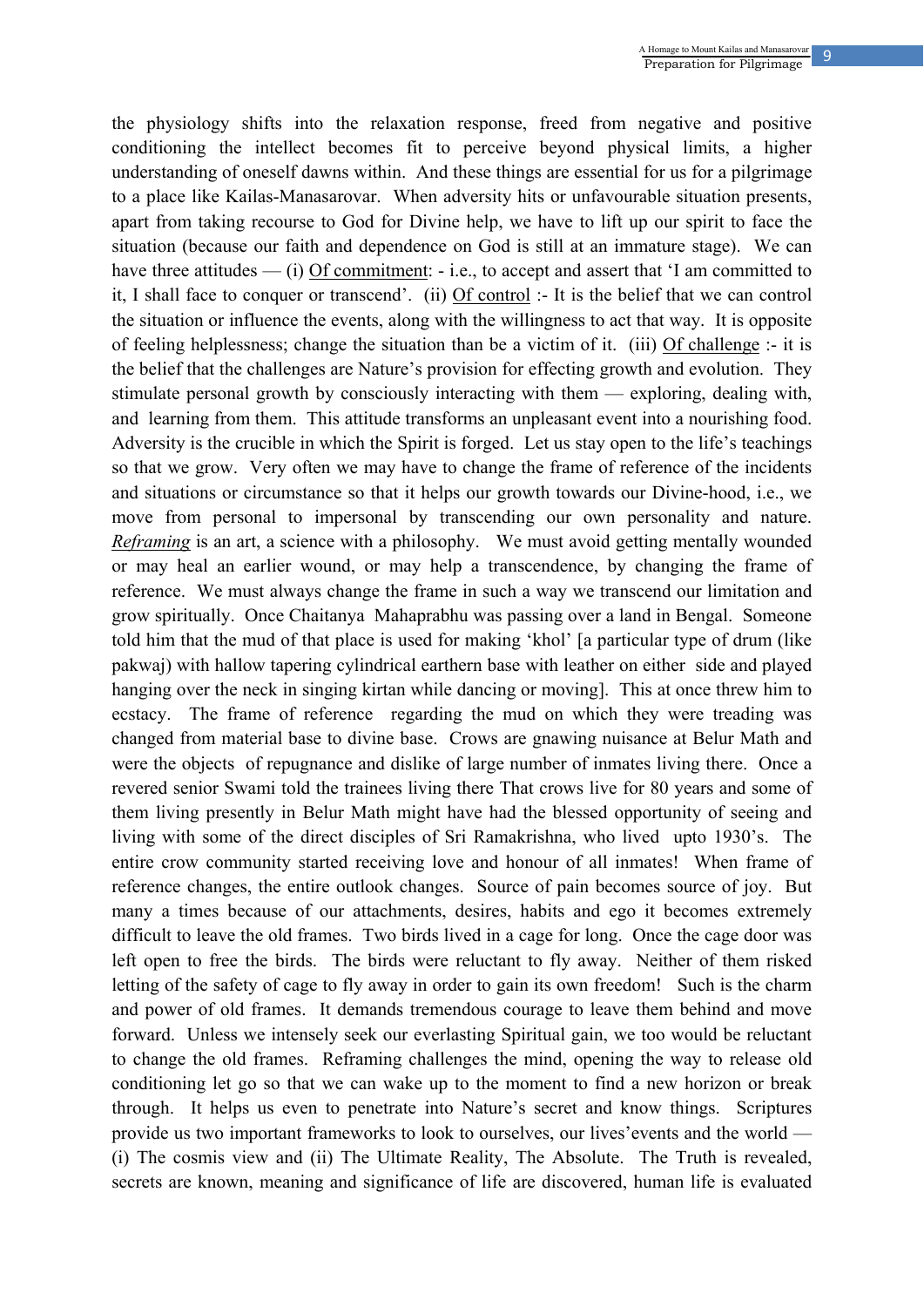and the Goal is fixed by viewing through these two reference points. This is what we want in preparing for the *Yātra* in general and Kailas-*Yātra* in particular.

A bit of *creative imagination* based on realities verified and vouchsafed by saints and sages, helps a great deal to unlock spiritual secrets. Meditation too begins with imagination, but one day it finds a creative breakthrough intuitively to land in the realm beyond. Our intellect has unique power of creativity and there is within us enormous store-house of wisdom that can be drawn upon. Even dreams and stray incidents have been the causes of creative breakthrough. Many times these breakthrough happens unconsciously and appear as miracles. However creative imagination and creativity is a nature's gift for humans. For some it comes as a Divine gift; in some a few contents of the unconscious group up in a novel form and manifest; some others are capable of effecting recombination of the facts in an astounding and innovative manner. As also, there is a way that favours its occurrence. The main part in creativity is blindfolding the judge, the intellect must be allowed to freely expand and flow. Let ideas flow out without any inhibitions. It has self-mechanism to be orderly. When ideas are fully formed and certain conclusions are to be finalised, we may scrutinize them leisurely for their logical setting and their feasibility. Many times we see ideas, solutions, knowledge and even talents that are unknown and unheard, spontaneously manifest from within. The state required for this sort of creativity is just letting go – release all conditioning.

 All beings constantly seek three things — happiness, peace and freedom, because they are the very nature of their lost empire, they want to re-acquire their true nature, of purity and perfection (of That Absolute), of peace, bliss and freedom. But without freedom how can there be peace, and everything being there, if there be no peace, how can there be happiness. Again, how can we attain peace when the very nature of mind is restless, projecting its wants, anxieties and fears endlessly — jumping into the past and the future? On the other hand, if we happen to think of a fine beautiful moment of our life, where everything was displaying Nature's beauty and calmness, say, we were in our own moods listening to a fine tune — that moment was filled with contentment and peace. Why can't we live in such a fine peaceful state always? The answer is that **:** We have put on ourselves so many duties, and feel responsible for so many things, and have assumed so many obligations, to add to those there are our desires, ambitions and demands — any of the thousands of things like this throws us back to our 'scatter-minded' state.

 If we can let go things, let go the desires caused by *Rāga-Dveṣa* (attachments and aversions), returning to them only when the actual moment appears to attend to them, we would experience a relaxed mind resting joyfully within itself reflecting great peace. This is called *mindfulness*. The opposite state to this state of mind is the scattered-mind jumping restlessly from one thought to the other and is called '*scatter-mindedness*'. For achieving the mindfulness the usual procedures consists of anchoring attention in the breath $<sup>1</sup>$  and then in an</sup>

<sup>&</sup>lt;sup>1</sup> Concentrating on the breath is a good exercise for the beginners whose mind is extremely gross and remains wild and uncontrolled. This procedure is adopted only for psychological purposes to practically build up an understanding that the mind is only an instrument where as the Self, the Master, is distinct from mind. And then practise taming it and bringing it under complete control to derive mental peace. But it is not a part of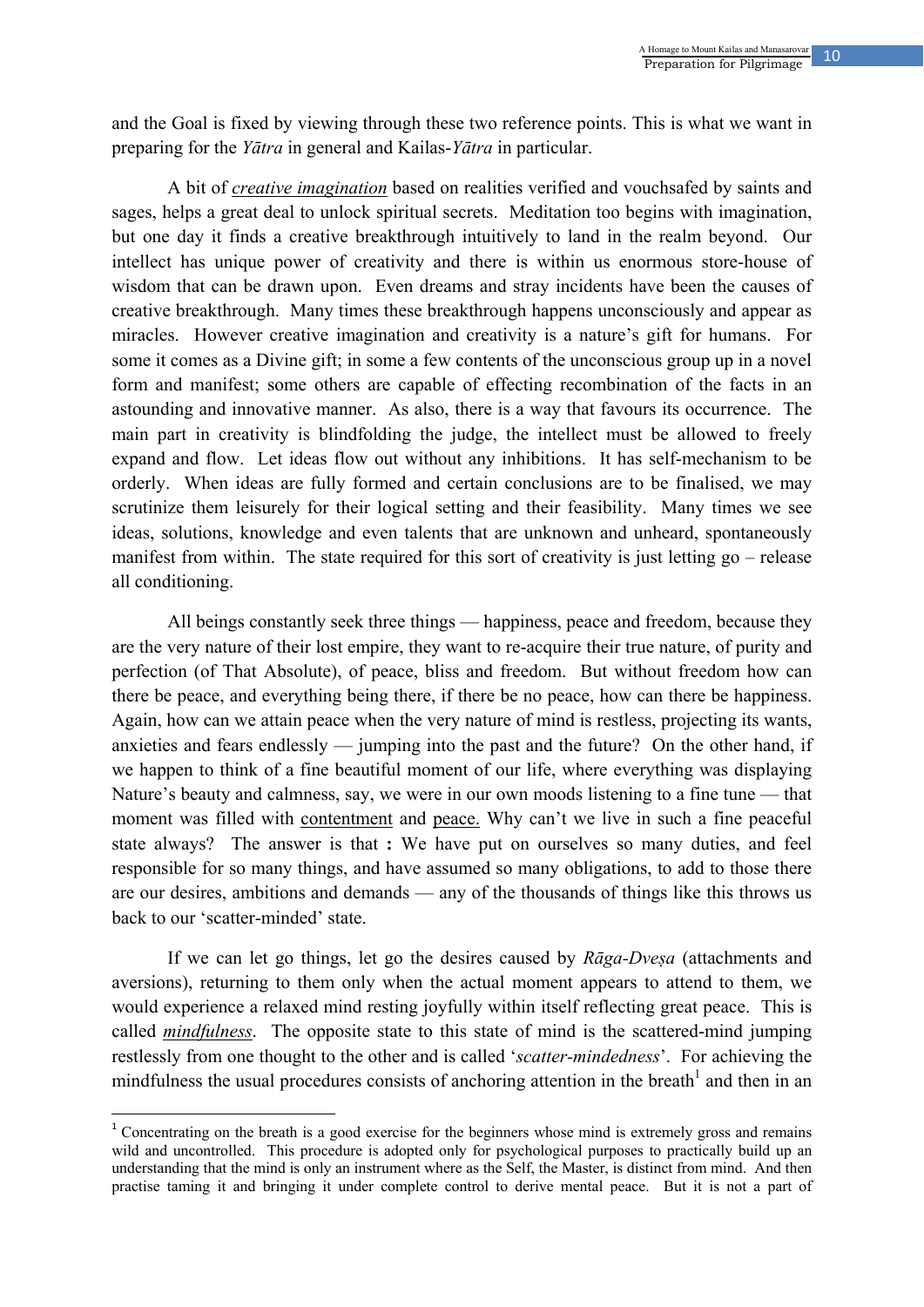uninvolved way passively observing thoughts, perceptions, feelings and sensations without any judgement. The ideas of good and bad, right and wrong, of needed and not needed, fade away and there shall be only openness to the present. This is what we need during pilgrimage '*the openness to the present*'. It is something like being a silent uninvolved Witness to the normal perceptions and being neutral to one's own thought current and feelings **:** — but intensely searching and seeking something beyond. In our normal life ninety percent of our thinking is unproductive and pertains to past or future, which is unnecessary and injurious. Through mindfulness we not only attain peace, but also save lot of time and energy. If our time and energies are drained out by ephemeral things, nothing shall remain with us to devote to the spiritual.

 A person met with an accident, legs were broken with a serious head injury. After a protracted course of treatment he was sent home. He came home with retarded memory, unsteady movements, leg joints stiffened unable to walk, think and talk properly. He had to re-learn how to walk, how to talk! Each thought, each movement, each step was consciously carried out, each step was, indeed, nothing short of a meditation. Everything dragged full attention to the minutest level, at all times, even to turn sides while lying down! He was mindful at all times **:** mindfulness while paying attention to his movements or speech, and the short gaps of digression from such fastened attentions obviously landed him into a sort of 'mindlessness' because his participation in the world had come to a halt. His disabilities were blessing to him to teach how to live in the moment. This sort of 'meditation in action', the '*be here now*' approach is mindfulness. This frees the mind from the holdings of expectations, undesired pre-involvement and pre-judgement. If we can expand it to 'all-time' level, make it spontaneous and our natural state, then it shall radiate peace at all times keeping us in a relaxed natural state of attentiveness to both the inner world of thoughts and feelings as well as to the external world of events and actions. Mindfulness is to be fully present to the moment we are living in, to the situation we are placed in, and to the action we are engaged in, yet be at peace and joyful being masters of our own mind. "Work while you work, play while you play and that is the way to be happy and gay" — be present with the meals while dining and enjoy it rather than think about other avoidable and unnecessary things. When we are travelling to Kailas we must be fully present at every point of journey and the places we visit and be awake to the Nature around; totally avoid drowsing or becoming absent-minded or being scatter-minded. Then we will see Nature speaking to us and revealing Her various hidden aspects in Nature. Then an unknown awareness dawns within to direct us to the Divine present everywhere in all objects. We can see the mindfulness in action in young children. A child was weeping. A round plastic box containing toffees were given to it. The child threw it away in anger. The box started rolling like a wheel. The child stopped weeping and started gazing at 'that rolling wheel'. When the box went to the corner and stopped, the child ran to it and picked it up. The toffees in it started making sound. Child saw a drum in it, started beating with tiny palms. Slowly it tried

<u> 1989 - Johann Barn, amerikansk politiker (d. 1989)</u>

meditation in spiritual practices where there is the need to transcend body and mind. Breathing being a function of body, fixing mind on breath may help concentration but obstructs transcendence. So love of God, the indwelling Spirit, or the thought of oneself being Ever Pure and Perfect *Ātman* is recommended instead of concentrating on breath.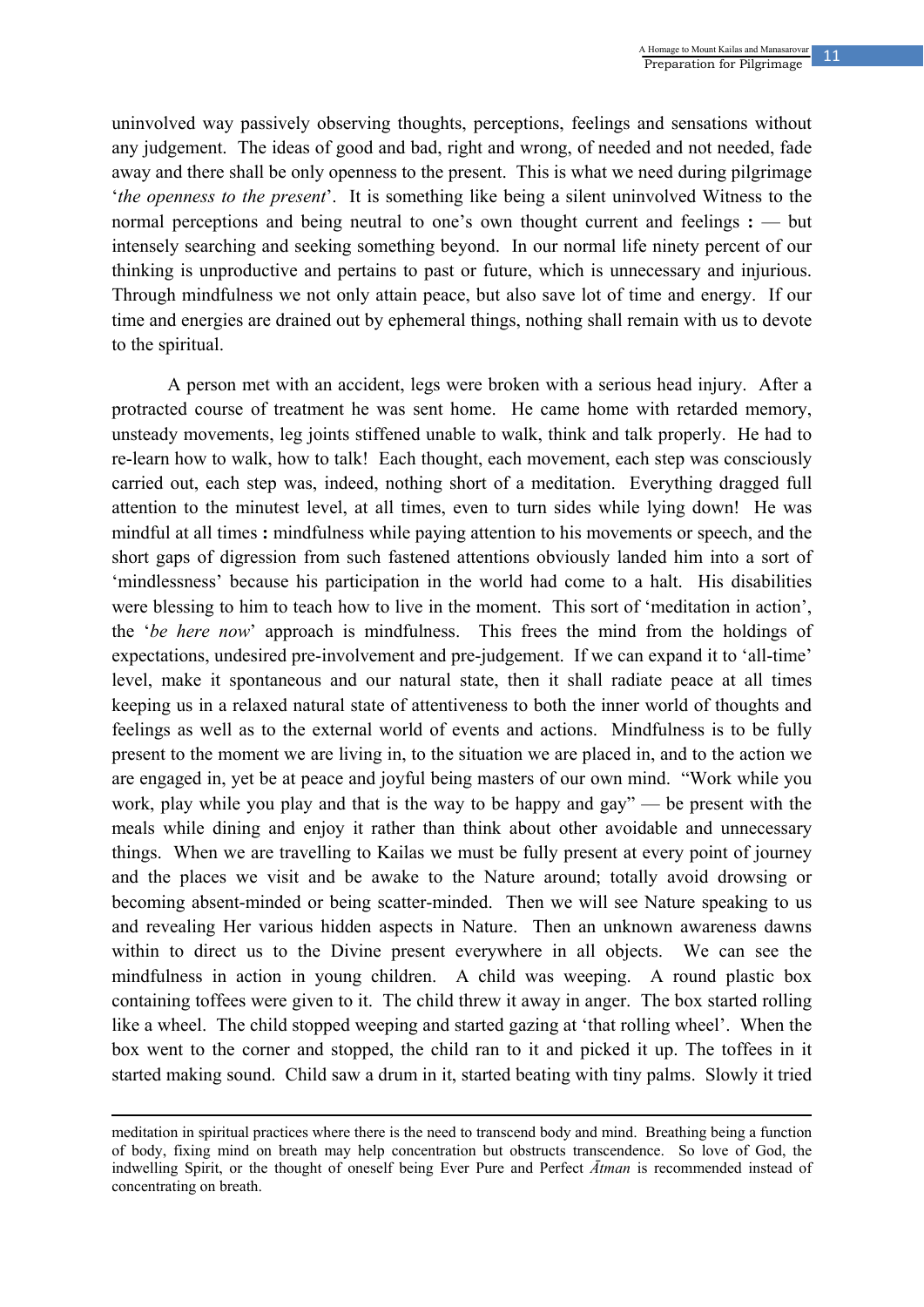to sit over it, it was a stool for that baby! Mother opened the box and took out a handful of toffees from that, but the child's entire attention was on the box, it snatched the open box, it put its tiny Barbie doll in it, the box was a cradle. Next moment its attention was drawn by a gardener watering the plants, the child ran there with the box, took water in it and started watering the plants, it was a pot, a container! How many ways the child viewed the box, it has no limits. To a child, everything is fresh and new. It is all possible because mind is not conditioned, not limited. For us it cannot be anything but a box, a container! We must acquire that state of a child for our Kailas trip. We should not label, we should not judge, we should not limit things and possibilities in any way. The moment the understanding comes "this is such and such" or we think "we know it all", the doors to changing experiences in perception and of life get closed. The beautiful colourful world of God becomes a monotony. If we let things go, keep ourselves open in every way, we find joy in everything, we see the '*Ānanda*' aspect of Reality in this world. The world is the immanent aspect of God, the *Satcit-ānanda* (Existence-Consciousness-Bliss-Absolute). But why do we not experience bliss every where in all objects? Because mind limits its perception; nevertheless the child perceives that *Ānanda*.

 Mindfulness is a definite attitude. Infact, the joy lies not in finishing an activity but in doing it. This is another secret of *Karma Yoga.* Even among the renunciates, there are two types **:** (i) those who have renounced for God 'to receive' something or 'to avoid' something and (ii) those who have renounced for God 'to give' their all, themselves too. The former ones, we may call them the 'No' type or N-type and the latter we may call them 'Yes' type or Y-type. The N-type remain busy in *finishing* an activity somehow, and the Y-type are intent on *doing* it in a perfect way as a worship. Through the statement '*Karmaṇyrvādhikāraste Mā phaleṣu kadācana*' 'You have right to be intent on action but not to be intent on the fruit', Sri Krishna instructs us o be the Y-type and not the N-type. The entire world with an exception of a few, belong to the 'No-type' and to them this give-away type of understanding is entirely alien to their common way of perceiving things. Small insignificant things in their way makes them upset, they appear as big problems for them. Because they do not want to take pains, they do not want to put more efforts, they do not want to sacrifice. They retain their comforts, reservations, ambitions, self-respect and an ego which gets hurt when someone comments or instructs in a blunt or strict way. They never bear criticisms nor take the things in the right spirit to serve better, to evolve oneself. Even if an authoritative person who is taking care and dedicating in every way for someone's welfare tells the latter 'why are you wasting your time/material/energy that way, you could have done this way', he/she gets offended, weeps and hits back a reply saying 'I do not know how to satisfy everyone' and bring all people and situation around into picture for complaining against to justify his/her action. The truth is that such people are those who have reserved themselves for their own sake. They are not giving type. They cannot make much spiritual progress in life, for the spiritual life is purely a life of giving, pouring away the entire *nature* with and within us to win the kingdom of God. Unless they give up their No-type nature and acquire the Yes-type nature, there is no chance of securing spiritual unfoldment. The Y-type on the other hand feel grateful for having pointed out their mistakes, in all humility they accept and put all efforts to eradicate their defects and short comings. They want to be perfect instruments of giving.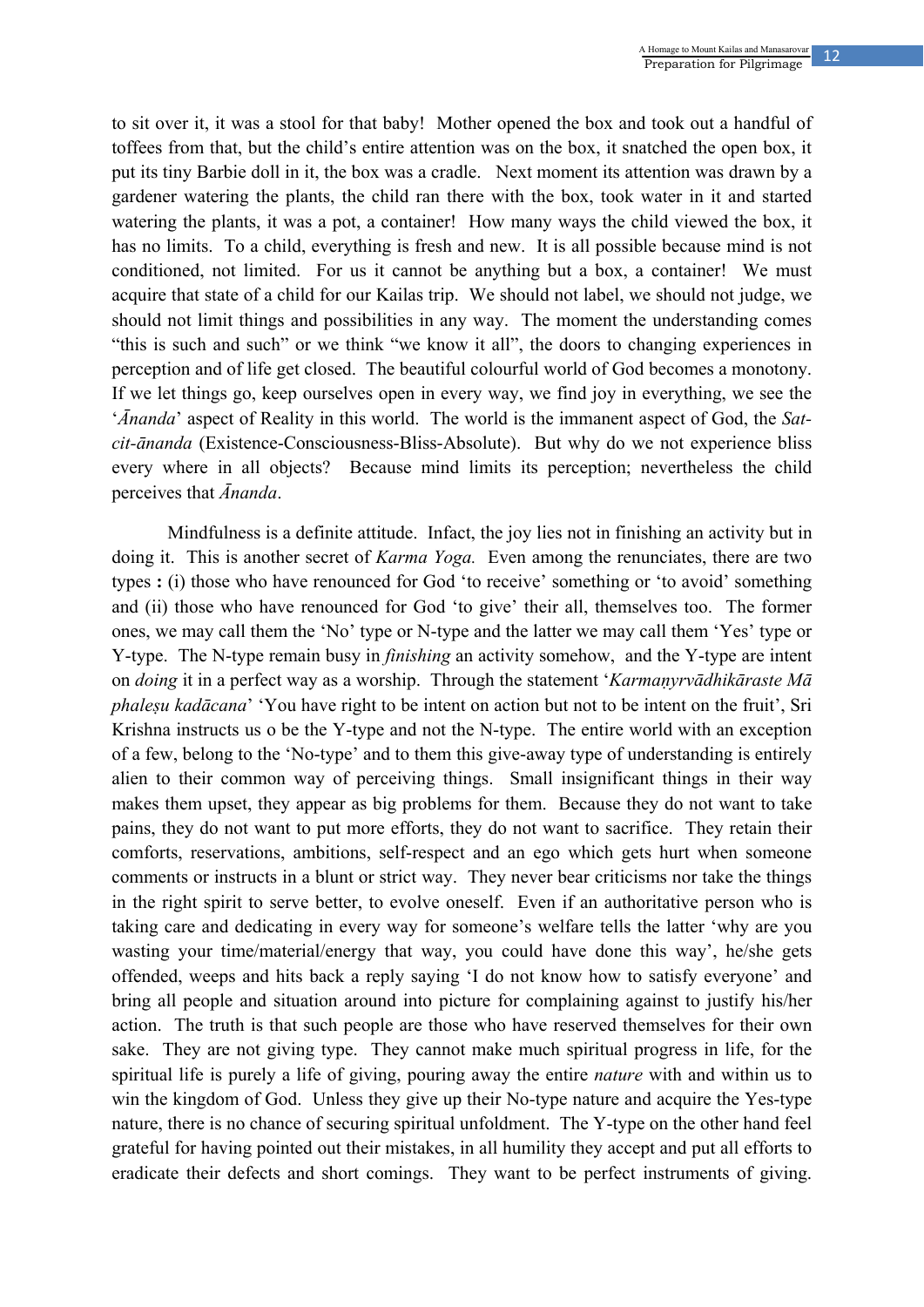God utilises such surrendered and dedicated souls as His messengers of peace, wisdom and righteousness. The N-type depict features of multi-phasic or multiplex tendencies **:** many thoughts crowding the mind together, trying to do disorderly many things at a time. [a devotee took her son to a tutor for tuitions, she (the tutor) was nursing her baby, eating her food, talking now and then over the cell-phone and side by side she is teaching the children. The devotee returned knowing she can't teach]. In either case of thinking or doing, the reality is that, we can only think or do one thing at a time. Mind can fling back and forth from point to point amidst several things but can fully focus on only one thing at a time. Polyphase thinking kills time and creates stress. We have to wash down completely our Notype tendencies, and shift to the Yes-type. We have to become true children of Nature – pure and flexible, and of God – ever noble and divine. Through it we pave way to Self-discovery by going beyond the mind and reaching the ultimate Witness within. Though it is a matter of intense struggle, perhaps a life-time job, to cross over the Nature in every respect, it is worth moving along that path and it has to be done. We have to break so many walls, the conditioning we have to put on ourselves since our birth as well as those we have inherited from our past and a little brought down from our parents as hereditary.

 We need to lead ourselves methodically depending entirely on the Lord. Methodically means transcending our personality and individual limitations. Inspite of all efforts and the so called right understanding, the old personality persists perhaps with a few new qualities. And, so many limitations which we have put on ourselves and allowed others to put on us too persist. The old personality which says 'I am so and so, I possess such and such qualities, I lack such and such qualities -------'etc., has to be dissolved i.e., disconnect ourselves from the entire past — so much so that I must feel I never had a past. The only identity I possess shall be that I am divine and belong to the Lord forever. Similarly we have to transcend all our individual limitations. Certain false understandings like 'I can't get up early in the morning', 'without me things may not move smooth', 'I am responsible for such and such person', 'I should maintain my self-image', etc, etc.,. The entire scene is but a play of the ego and the mind. They have imprisoned us. Ego, at any time, in general, is the resultant final *Balance sheet* of one's all good and bad impressions at that moment of time. Based on that, we have created a set of opinions and understandings about ourselves, to feel safe and secure as well as to describe ourselves to the world. We want to project a good picture of ourselves and hide the bad ones. So, we have put on a mask and moving about guarding ourselves from our own mind-hatched fears. In the depth of our unconscious, being good imparts hopes and being bad threatens our very survival. Fears of abandonment, rejection, blasphemy, criticism, condemnation and of desolation daunt man's consciousness. Many harbour secret fears of being not up to the mark or being deficient in some way, and care too much for other's opinion. While, on the other hand, the desire to enjoy and to acquire a good position does not leave them. We also want to be loved and honoured by posing ourselves as good. So, we put on the masks, and have erected multiple walls within (that governs our thoughts, actions and feelings) to keep out hurts and pains and to store in security. These are the strategies created, protected and sustained by our own ego. This illusion of pain and pleasure, of security and safety must go away. We must understand that God and Self alone are our unfailing securities, for, they being Realities strengthen us from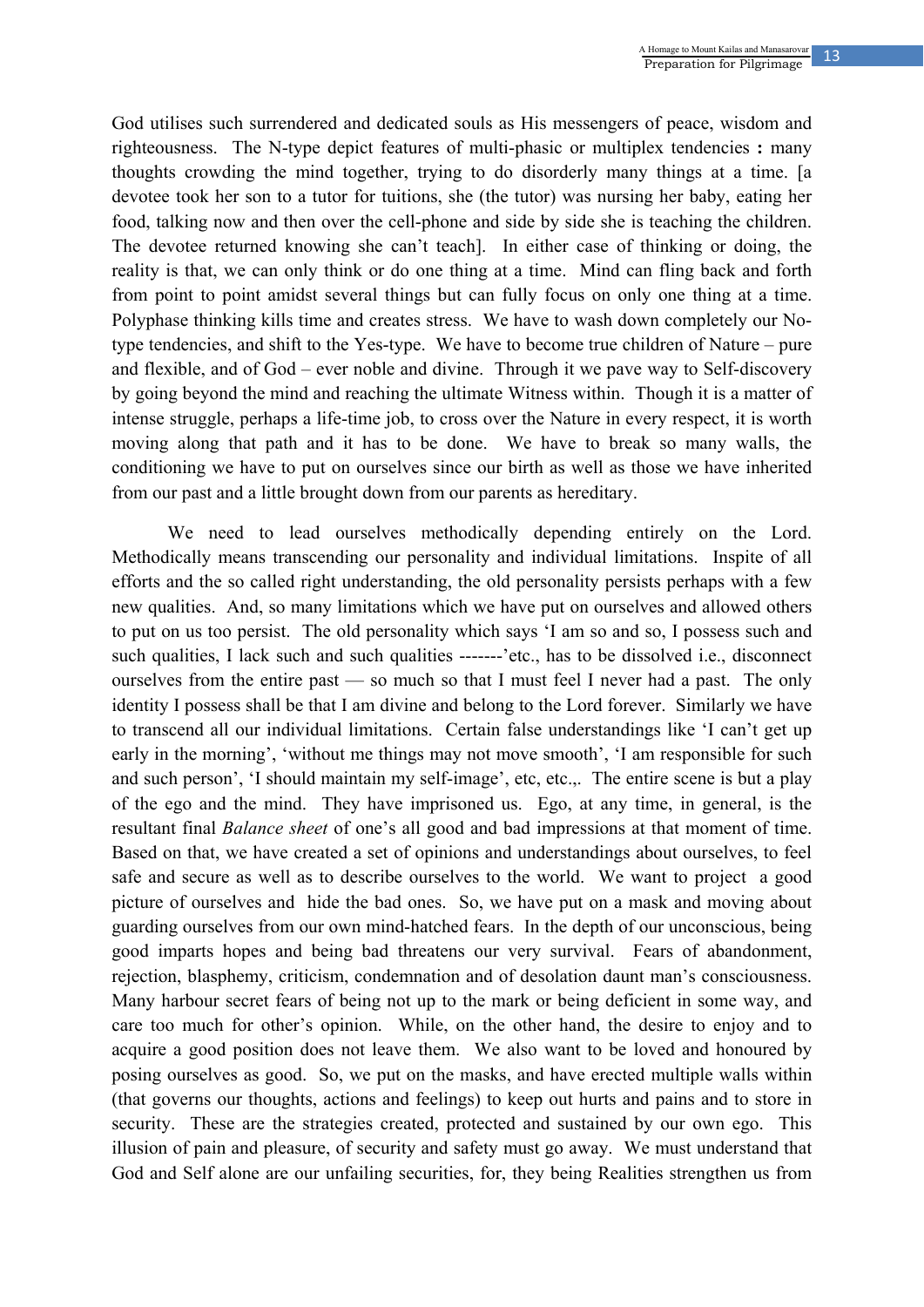within and make us Spiritually rich. While, the masks and walls being false, are treacherous supports that weaken us from within and ultimately render us spiritually destitute. A day shall surely dawn in every one's life when he/she experiences that the very walls and masks coveted as sole-support of survival and of existence, themselves have become causes of fear, pain and insecurity. The soul shall then struggle to find a resting place. This struggle leads him/her to the Divine within and the Divine without, to the Self-discovery and realisation of God, and to the attainment of Immortality.

 The pure Self-awareness and its conditioning begin even from its spermatic condition. Let us see in a nut shell how bodily unfoldment takes place and how the identification with it expands and finally how the false ego appears. So that we will be able to discover our real Self. A sperm is a *spark* of Consciousness; with the conception (fertilisation) Consciousness manifests as 'self-awareness' to develop into a growing embryo. In fact, both the sperm and the ovum carry in them the blue print of their part in bringing about a body. The selfawareness at that tiny level helps its bodily unfoldment. The causal body forces out the subtle and gross bodies. Like the flow of electricity creates a magnetic field around it, the self-awareness activates the subtle body  $-$  i.e., the mind and the senses, from their dissolved dormant causal state to their functionable subtle state to act on the matter bound cells to mobilise, multiply and into various organs **:** — the organs of perception to perceive and interact with external surroundings for self preservation, and the other functional organs to continue life and continue the species. The Nature had made senses to perceive sense objects; they are forces in themselves. Being a force, every force seeks expression. It is this compulsive force of expression that works miracles in the formation of the wonderful sense organs. The efforts of the sense faculty of seeing (चक्ष-इन्द्रिय; *Cakṣu-Indriya*) to express itself, moulds the formation of eyes, and so on. The mind's urge for its expression precipitates in the formation of the brain. At birth, an infant has mind in its pristine form, clean and fresh without a single impression of the external world. Till then it was aware of itself in itself. Now the senses and mind are exposed for the first time to the world. It is conscious, it perceives but attaches no meaning to the perceptions. Gradually, experiences attach meanings to objects and events; labelling and conditioning too begin. The three parts of the mind namely the conscious, the unconscious and the sub-conscious are formed. On one side the personality of the baby is getting forged, on the other, the frames through which it perceives, observes and understands are getting forged. We are not able to see the Divine everywhere, though It is expressing Itself in and through all objects, beings, events and actions, because of our individual personality and the framework we are carrying. If we can dissolve these two then we can see Divinity everywhere at all times.

 Parallel to this entire process of formation of bodies look at the way how 'selfawareness' fell to the 'body-level' and generated a ego to get indulged in the world. The spark of the Consciousness trapped in the ovum at fertilisation, identified with ovum and developed a stigmatic self-awareness. The causal body was derived from the blue prints and activated to project out the subtle body. With that the identification with ovum got expanded up to the subtle body, the subtle as an array of forces managed to manifest the gross body. The identification then pervaded the entire gross body too and the 'I' as *body* emerged. All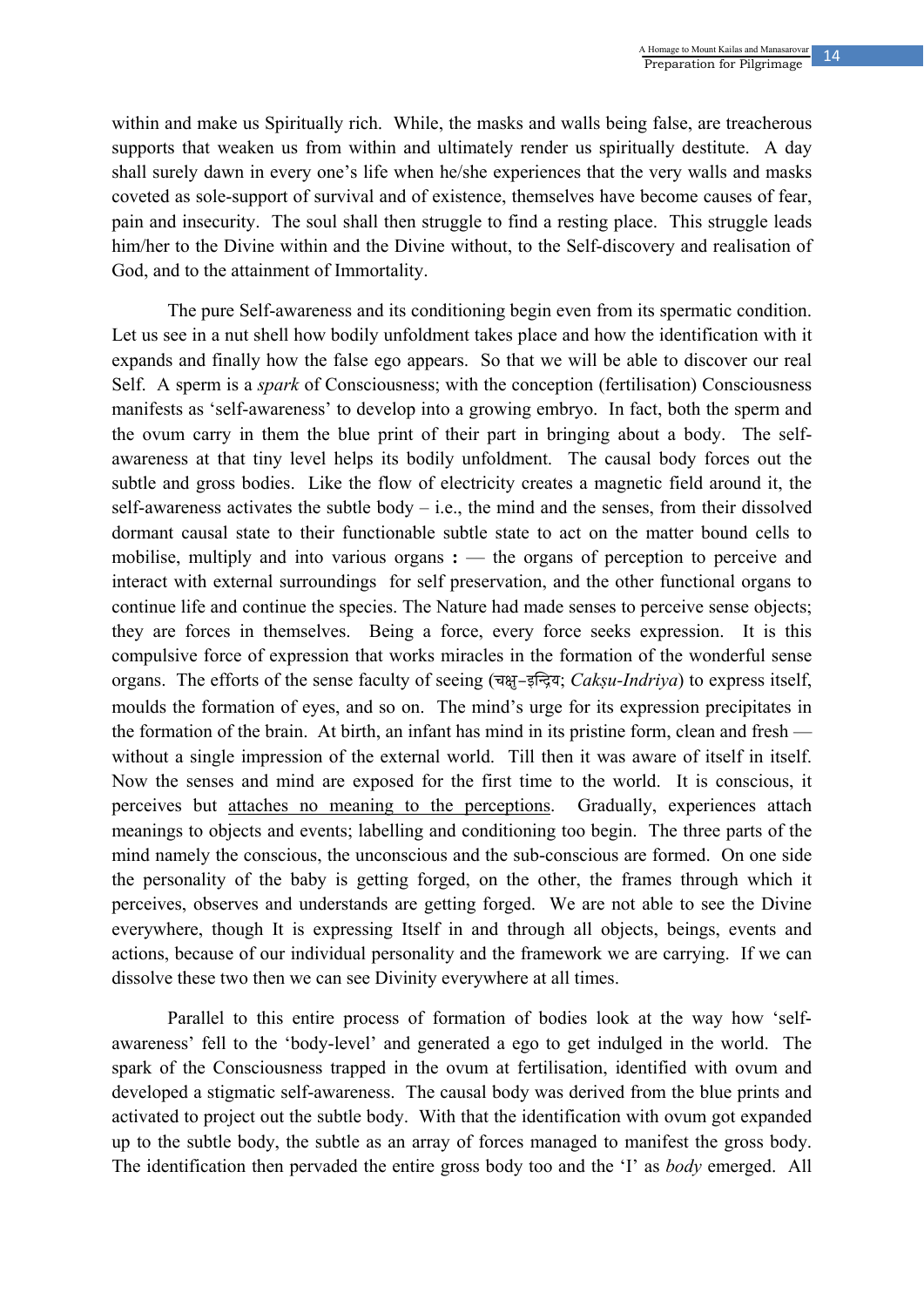these developments of reaching to this state of degeneration is caused by the limitation put by the Nature on Consciousness making it appear as a finite entity, the spark. It remains conscious but remains incomplete, lacking fullness, wholeness **:** because it thinks of itself as finite. It therefore rushes forth hither thither in search of fulfilment, in search of Bliss and freedom from limitation. The entire cause behind the search is, itself being ignorant of its own true nature, the *Brahman*, the Existence-Knowledge-Bliss-Absolute. Ignorance first hides our true nature and then makes us identify ourselves with what we are not. Through ignorance the true Self becomes identified with our body, senses and mind, and there is the fantasy of the ego created. As a result, we feel we have two levels of body — the physical or gross and the mental or subtle. Through introspection and analysis of dream phenomena we can find that we have a still subtler level of existence called the causal body. Beyond all these there is *Ātman*, our True Self.

 Further we are caught in the three states of consciousness **:** (i) the *waking state* in which consciousness gets identified with the gross physical body, and we are of conscious of the physical world and are part of it; (ii) the *dream state* in which consciousness is withdrawn from the gross and remains identified with the subtle body, and we live in a dream world created by our own mental impressions; (iii) The dreamless *deep sleep* state where the consciousness is withdrawn even from the subtle body, — and the mind and senses remain in a sort of inactive dissolved state. Men of Realisation, the Illumined ones, tell us that beyond these three states there is Super Consciousness or Transcendental Consciousness also called the '*Turīya*' state in which one regains one's pure Spiritual nature independent of Nature's participation. In this state of Pure Consciousness the individual Self realises that it is nothing but the infinite Spirit, the Immortal Being. The scriptural studies, the spiritual practices, the pilgrimages, the vows and observances — all these are but various aids to transcend the limitation put by the Nature and know the Real Self.

 In the case of vast majority of spiritual aspirants this is a gradual process which takes the form of gradual unfoldment passing through various stages. Making up for the erroneous frames of reference created, even if we empty our mind by dissolving all understandings and conditionings of mind (which is extremely difficult, almost impossible), we still fail to enter into Super Conscious state. We may at the most move back to the new born baby's state of mind — mere perception without attaching any meaning to it. The reason behind it is that our identification with the three bodies created prior to our birth and the root-limitation put by the Nature on the Consciousness which caused individuality (*Jīvatva*), continues to remain in-tact. And to enter into *Turīya* state to realise the Truth, we have to transcend our that very individuality by destroying the root-cause. This can be achieved when Nature triggers the Spiritual Consciousness in those who have washed down their acquired impurities; or through higher spiritual practices leading to *Samādhi*; or through the unconditional self-surrender to God.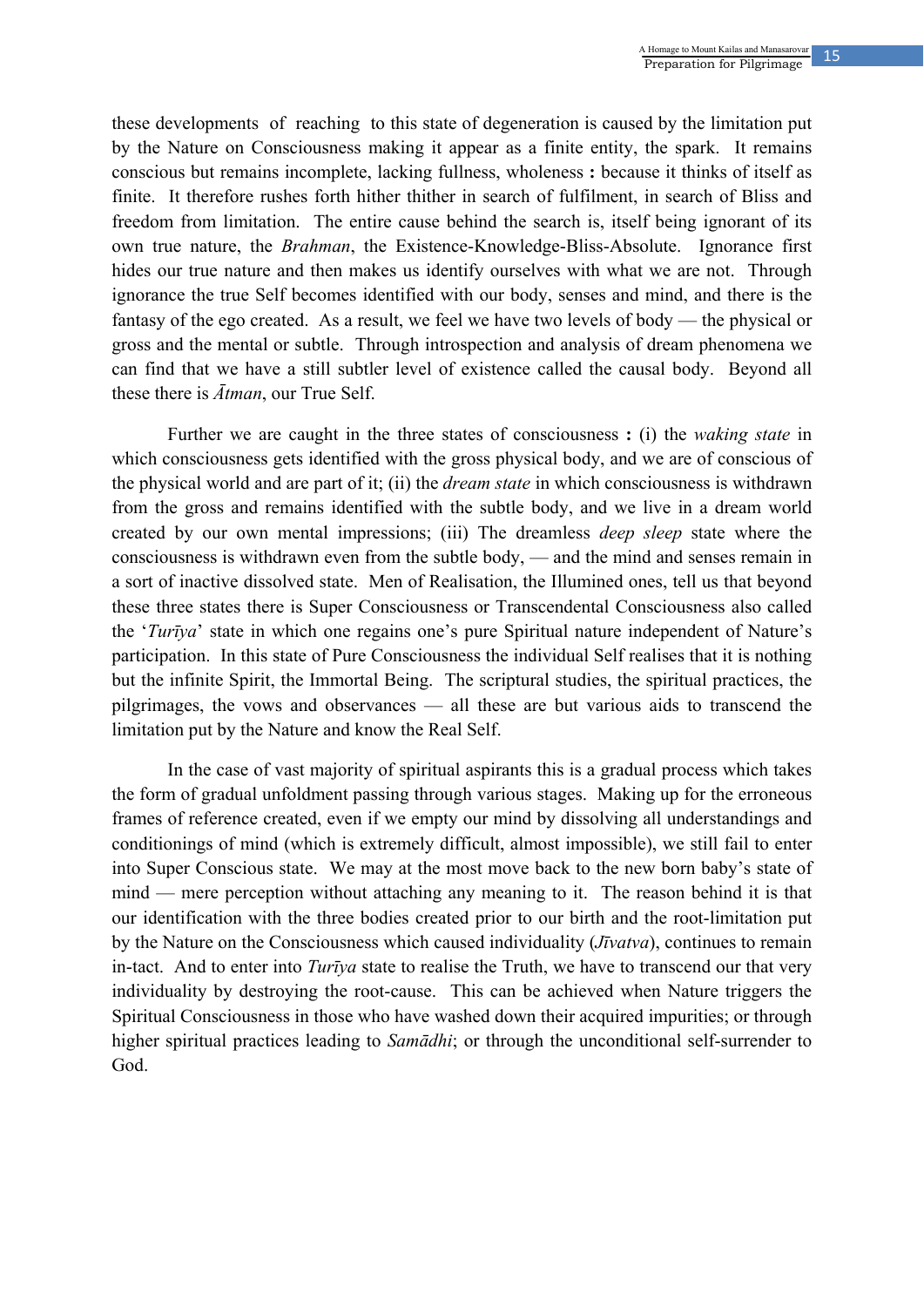If a person acquires purity and simplicity of a child, and when he/she is in tune with Nature's enchanting serenity, or with the Divine pervading or manifest in Nature, or is immersed in the transcendental beauty of Nature with rapturous attention, then the Nature Herself triggers spiritual Consciousness in that person where-upon the person is effortlessly able to penetrate through the Nature and see beyond — and, he/she gets a spiritual/transcendental experience or a 'vision'. Whenever we get a *vision* or enter into an enraptured ecstatic state called the *Bhāva Samādhi*, we lose our external awareness including the awareness of our physical body and remain oblivious of external world totally absorbed in the object of our attention. It is *Spirit* seeing *Spirit.* Something transcendental in us seeing something transcendental in Nature. It is rather a revelation. This is what usually happens during pilgrimages. The one who is pious, simple and unassuming, the one who is devoted, dedicated, striving and free from hypocrisy, the one endowed with faith, ever and anon holding on to the Supreme, surrendered, the one who is holy, innocent, virtuous and a sincere seeker, the one who is pure, loving and compassionate at heart, are the people who usually get such visions.

 While the above is like a natural fruit of the virgin forests, there is the effortful cultivation of entering into the Spiritual realm. There are various approaches to that Reality and various path – like the Vedantic path, the Yogic path, the path of devotion, the path of self-less action, of other Religions etc., each ultimately leading to the transcendental (*Turīya*) state of realisation, a direct immediate experience of the Supreme Spirit. The path a soul selects is according to its inherited nature and, the bent of mind created by the culture in which he/she is brought up and, the developments through self-culturing the Soul has strived to achieve.

 There is the Vedantic method of denial of all sense perceptions and mental understandings — all that we hear about, see or think — as not the Absolute Reality and, concentrating on the ultimate Truth, the Brahman as the only Real and Eternal, depending on the scriptural validity and Guru's words. This is a stern path of 'discarding', supported by strong renunciation of all that one thinks as unreal except a morsel of food to keep the body alive to achieve the Supreme goal. This is the path of reasoning wherein heart/emotions are totally suppressed. In path of devotion, however, they move according to their own nature. Those who are Satvic (calm and contained) go for surrender; those who are Rajasic (active and extrovert) go for self-less work seeing God in all beings, serving Him in them; those who are Tamasic (rude, furious, lying in darkness of ignorance, lying still in lethargic state with intense attachments and aversions) go for crude way of worship like the animal sacrifice. The good and the bad experiences the soul has undergone and the opportunities available, also influence the path.

In our conscious state we are physical bodies. And therefore think that we are old or young, short or tall, dark or fair. Identifying with *Prāṇās* (energy level) we feel hungry, thirsty, strong or weak. Identifying with the ego we think 'I am doer, I am enjoyer, I am bound or free'. We have hypnotised ourselves and must dehypnotise oursleves. For that, we must re-build our old self. We must come to the realities and understand, accept and feel and become aware of our being Divine which eliminates old bad ways of thinking, feeling and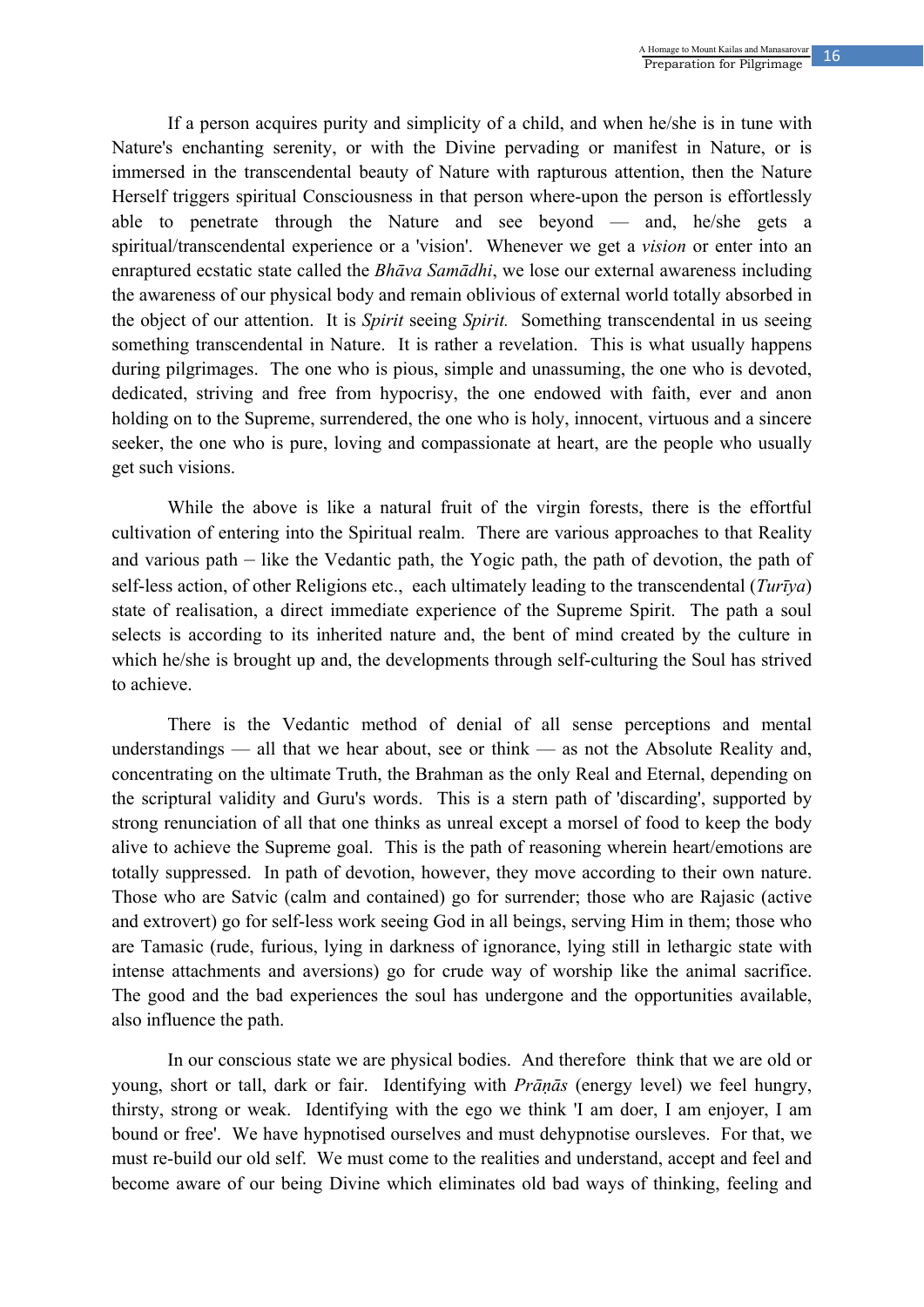acting. Our spiritual ideal help developing in us good moral standards and guide our thoughts, emotions and actions. then we become purified.

 Then our spiritual practices - prayers, worship, *Japa*, meditation, service etc., develop the power of introspection and help us dive within. Then we enter into a new dimension of our being. We find within ourselves various centres of consciousness, 'the *secret stairs*' of the mystics a lift with diverse landing stages connected with different planes of consciousness. They belong to our various levels of existence from the gross physical to the pure spiritual level. During infancy, old age and sickness – man is purely physical body (the centre of consciousness lying at base/anal level). Later from youth to old age his whole attention gets riveted to enjoyments, comforts and luxuries — his consciousness lies at the carnal level, when swayed by deep emotion he is at heart. When emotion leads to absorbtion in abstract thinking we are at the throat level. When deeply contemplating, when thoughtful his consciousness lies between the eye brows. From this we understand we have various centres of consciousness and also that we are constantly moving from centre to another. This is with reference to our gross and subtle levels of physical existence. At a still deeper layers we have corresponding levels of causal and spiritual centres — they are called the *Cakrās* (चक्राs). According to *Tantrās* there are seven *Cakrās*. Corresponding to the above mentioned six points, the six Spiritual centres are *Mūlādhāra* ( $\overline{m}$ ) ( $\overline{m}$ ) ( $\overline{m}$ ) ( $\overline{m}$ ) ( $\overline{m}$ ) ( $\overline{m}$ ) ( $\overline{m}$ ) ( $\overline{m}$ ) ( $\overline{m}$ ) ( $\overline{m}$ ) ( $\overline{m}$ ) ( $\overline{m}$ ) ( $\overline{m}$ ) ( $\overline{m}$ ) ( $\overline{m}$ ) ( $\$ consciousness through the base of the spine— coccyx.), *Svadhisthana* (स्वाधिष्ठान- through carnal point), *Manipura* (मणिपुर- navel), *Anāhata* (अनाहत- heart), *Visuddha* (विशुद्ध- throat) and  $\overline{A}j\tilde{n}\overline{a}$  (आज्ञा- between eyebrows). The seventh, however is when the Absolute Truth; Nondual, is experienced at the crown within the head. In pilgrimages when we experience ecstasy we are at the heart level or the above. So, to have a spiritual experience/vision we must practise maintaining our centre of consciousness at the heart level or above, and never allow it to come down to lower levels of common life in the world. This is path selected by those who have mystical (Yogic) nature supported by intellectual drive, the Yogic path.

 The other path is a direct approach — an unconditional surrender to the Divine wherein the cause of all problem, the ego itself is sacrificed in its entirety and offered at the feet of the Supreme Lord of the universe. What remains is He and He alone and the 'I' dissolved in Him. This is the concluding part of the path of devotion (*Bhakti*) to God supported by faith, love and total dependence on Him and His grace.

 In fact spirituality is a discipline leading to a growing awareness of the ultimate values that draws man into his ultimate depth. The secular happens to transform the world and the man from without, to make his living possible or comfortable, while the spirituality transforms the man from within, conferring everlasting Bliss and Freedom. Spirituality can be associated and can be defined as the essence of religion in so far as it is not only accepted, but lived and experienced. Thus the import of pilgrimage cannot be properly defined in today's empirical and utilitarian context, but can find its proper meaning when drawn through the cultural language, the language that is capable of expressing human realities, the realities of life and the spiritual values. The pilgrimage to Kailas must ultimately awake us to our Spiritual depth; because in front of a concrete magnetic bedrock of Spiritual Eminence man's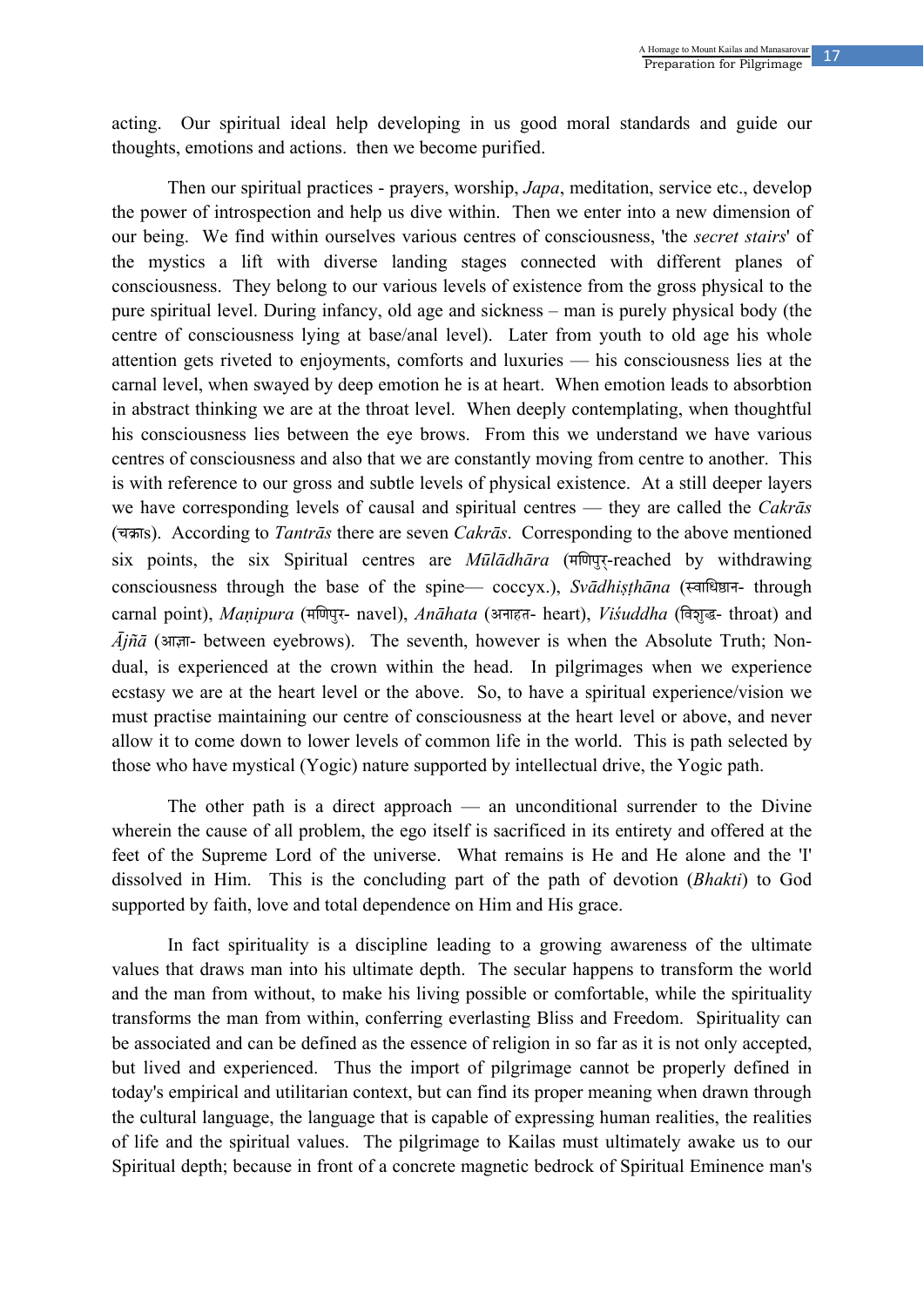unconscious spiritual urges and desire for eternal freedom spontaneously rushes forth seeking fulfilment. And, our internal preparations must be sufficient to avail that rare and unique opportunity so as to succeed in transcending all physical awarenesses and sink to reach our Spiritual depth. Then we experience, The Real Kailas and the Spirit, the *Śiva* within. When the inner screen falls off we see one homogenous Existence, the Bliss Absolute.

 Sometimes the external screen may fall off giving a similar experience. A Swami visited Mt. Kailas, while he was at Rakshas Tal, he had a beautiful experience. Rakshas Tal has a matchless beauty of its own. The scenic beauty of it is distinctive, lone and breathtaking. The panoramic set-up is more impressive than Manasarovar. The vehicles we travel land us in such a vantage point that the very sight of the tarn drowns us in its enchanting beauty — dark blue water, clear and still, amidst high and low smooth multicoloured mosaic of hills and mounts set in a beautiful sequence, and decked with a few islands under the vast canopy of light-blue sky shaded with dark and bright clouds illumined by the changing hue of sun's refulgent rays. The Swami went to answer the nature's call and got separated from rest of the group. All alone he arrived to the spot and was spell bound by its captivating charm. The distant whisper of a few rare birds, the vacillating sound of the blowing wind were sensational. the descending sun was pitching out its shimmering radiance through the cleavages of clouds. Everything around looked as if dipped in a kind of remote solitariness and in a sort of soothing deep silence. Steadily in no time he lost the track of external set-up, the common perception was missing. Instead he experienced an unusual state of being one with all things around, one with the lake, the sky, the clouds, the radiance of sun, with the people and vehicles around and even with earth on which he was standing! The boundaries between the subject and object, between himself and his perceptions had melted away. The Manifest and the Unmanifest (the *Śakti* and *Śiva*) were simultaneously viewed. Though for a short time, say about five to ten minutes, it was *timeless* in every respect. Everywhere, at all times, Nature sings this type of lullabies that can make any person sleep to the world and wake up into the Grand world of the Spirit. But, unfortunately all men except a few, keep their deaf-ear turn to it! Oh! The *Māyā*, The Great Deluding Power! She has captured the attention of all beings! Sometime or other many of us have had some such experience, may be in a less intense way, of the *Inner Self* and its connectedness to a larger *wholeness*. But we might not have it viewed in that line. For e.g., a mother plunged in love and peace, nursing her baby completely feeling one with it, is an experience of the Self, the Self has expanded to include the baby within. Similarly a husband in an elevated state of mind enveloped in love and joy hugging his wife or a saint loving the devotees of God is an experience of one's own Self, the subject extended to include the object of attention within itself. The Swami's experience and these examples make us understand human consciousness is not limited to the individual but is merely a apparent part of the indivisible Cosmic Consciousness. This truth is the basis of all spiritual experiences.

 Human birth is a rare opportunity. Human body is an appropriate vehicle to transcend Nature. Human life is a magnificent gift of God, unique in every respect. We need to live a richer life, rich in morale and spirituality. Let us raise it, elevate it beyond the range of mental conceptions and physical limitations. Let us rise beyond the relative, conditioned and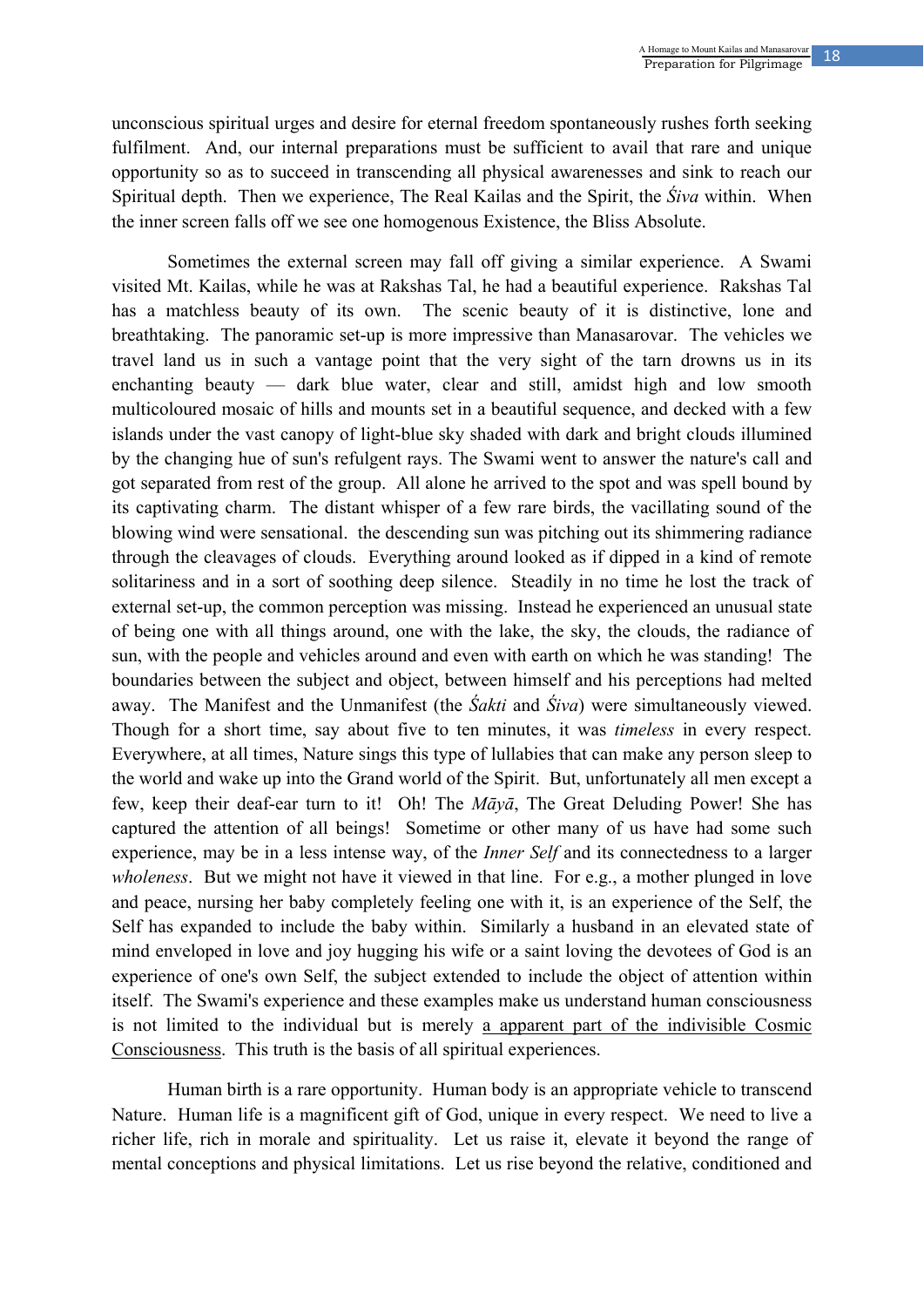fettered entanglements of the ever changing phenomenal life of two days in this world, so that we discover ourselves as the ever-free, ever-blissful, ever-existent Reality. Every human being, be him/her in any state, is eligible and is qualified for a spiritual life. None can say "I am not eligible because...........". We have to lift our hearts, fill them with faith, confidence and enthusiasm. Nothing great can be achieved without enthusiasm; the enthusiasm of a little boy going for a picnic – lively, fresh, delighted, spirited, earnest, one-pointed and persevering. We should not delay, William James of Harvard University said, "if you are going to change your life, you need to start immediately 'now and here', and do it flamboyantly". And, there is the saying of St. Francis of Assisi — "start by doing what is necessary, then what is possible, and suddenly you find you are doing the impossible." If we learn to love the task, the impossible becomes possible. We have to make a commitment and stay committed. Then the success follows.

 Finally, as a part of preparation for a successful pilgrimage, we have to feel concern for our fellow beings. Success does not mean absence of failures, it means attainment of ultimate objectives. It is like winning the war, and not every battle; but utilising every battle to prepare for the war. The war is inner conquest leading to eternal Freedom. Spiritual striving is cultivation of a definite attitude. The conquerors and the victors do not do different things but they do things differently. We shall do the same things what we are doing now, with a revised vision/attitude with a new goal: as a service unto the Lord, for Spiritual realisation.

 A person by named Rabbi had two teen-aged daughters, the younger died. He himself being in great distress could not comfort his other daughter. So, he wrote to Albert Einstein pouring out his harrowing agony. Einstein's reply was: "A human being is a part of the whole, called by us "Universe", a part limited in time and space. He experiences himself, his thoughts and feelings as something separate from the rest— a kind of optical delusion of his consciousness. This delusion is a kind of prison house for us, restricting us to our personal desires and to affection for a few persons nearest to us. Our task must be to free ourselves from this prison house by widening our circle of compassion to embrace all living creatures and the whole of Nature in its beauty. Nobody is able to achieve this completely, but the strivings for such achievements is in itself a part of *liberation* and a foundation for *inner security*."

 Here the most important message that has been conveyed is *the liberation of the soul* and attainment *inner security*. When we try to extend our compassion to all living beings and embrace the whole of Nature, our consciousness expands to cosmic levels to find oneness with it; the within me is hugging the *Śiva* behind the universe. Service to a being is a service to the Consciousness behind that being, i.e. it is direct worship to the *Śiva*, the One standing behind as an "Uninvolved Eternal Witness". We lift ourselves to unknown heights of being one with God through service, love and compassion to all beings. In the light of enormous knowledge possessed by the philosopher and writer – Aldous Huxley, he was asked at the last moments of his life, what in his life, if any, he would have done differently. His reply was, "I would have been a little kinder". Kindness, compassion and service are indeed, the heart of spirituality. We cannot help ourselves without helping others; we cannot enrich our lives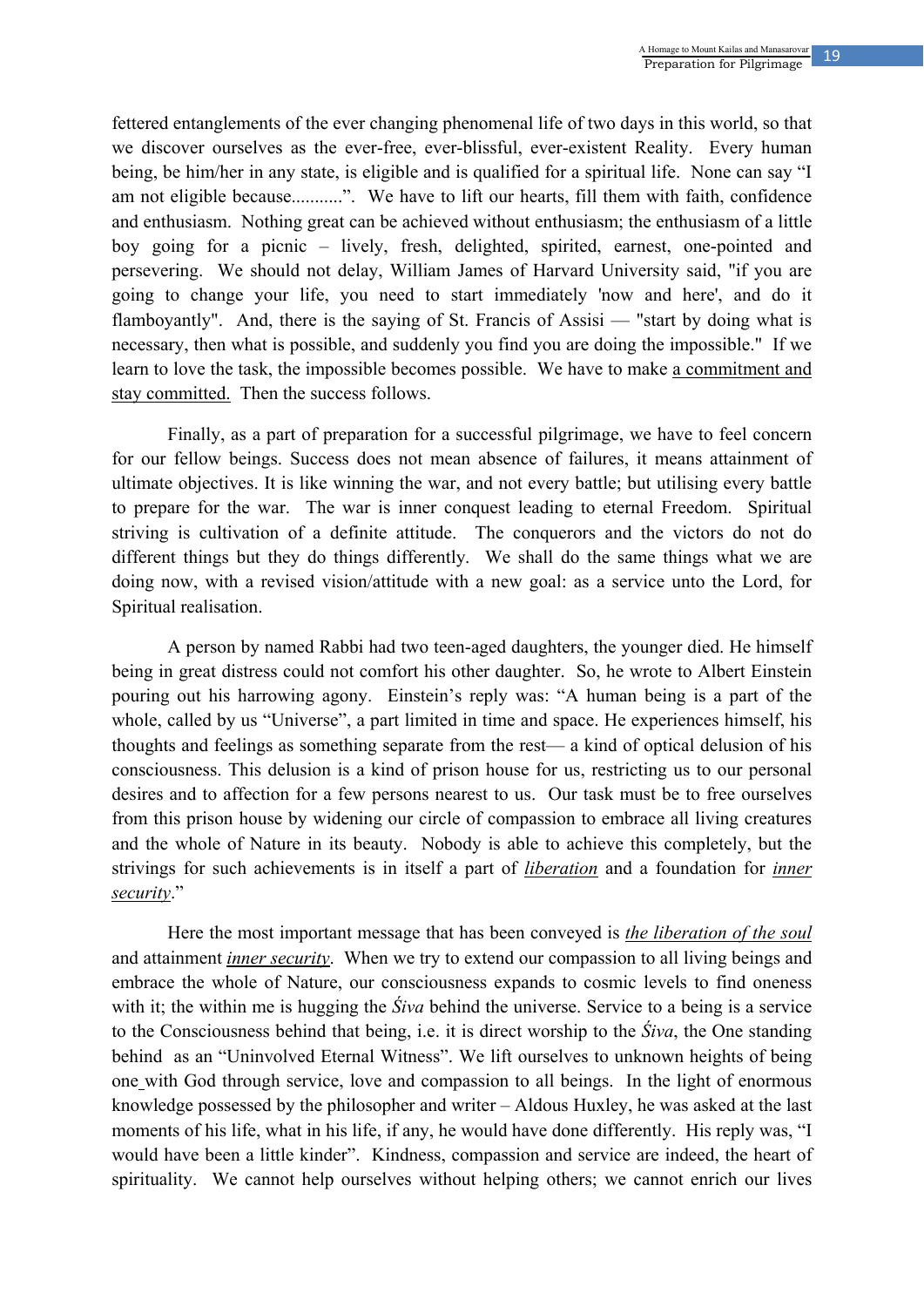without enriching others; we can't prosper without bringing prosperity to others. It all means expansion of consciousness, widening ourselves as if. Be tender with the young, compassionate with the aged, sympathetic with the striving and suffering, tolerant of the weak and wrong, indifferent towards the wicked and loving to all. If we seek compassion from God, we have to be compassionate towards all beings. Then only we know what compassion actually means and prove its immediate need in our life. Sri Ramakrishna emphasised on realising God and serving God dwelling in all. That means each one should lead one's own life in such a way that he/she not only attains spiritual realisation and is freed from all bonds but also is able to promote the welfare of others. We have to realize the Godhead in the innermost core of our being; then we have to experience Him as manifest in all beings, and then offer all possible services with humility. This is the ideal and the integral path, the essence of all the four *Yogas* – *Jñāna*, *Bhakti*, *Dhyāna* and *Karma*. We do our spiritual practices; and as we progress in our spiritual path, let us try to be of services to others — this is twofold way. Through it we gain purity, experience the Divine presence, attain pure love for God, and great joy within. Einstein said – "Try not to be a man of success but rather try to be a man of value; (success shall be at your command)". Moreover real joy exists in giving and not in receiving. And, both in spiritual as well as in secular fields, no person was ever honoured for what he received; honour has been always a reward for what he gave. So, let us give to be one with all and one with God.

 Some may find it easy to implement the above attitudes and practices in one's own life seeking a real spiritual conversion, for others it might be a bit more difficult. But, the one truly seeking to reach the summit of spiritual realisation in fulfilment of the goal of human life, shall be able to realise them in one's life inspite of all obstacles and hindrances. A great person said "I won't mind failing again and again by putting in all my efforts in a cause that will ultimately succeed than succeed in a cause that would ultimately fail". Here the reference is to the two opposite paths – the spiritual and the worldly prospects. By the Divine grace we are on the path that ultimately succeeds. Let us cast-off all fears and doubts and walk on that Great path. Any amount of reading or thinking does not make us Spiritual. Spiritual development (The destruction of old tendencies and manifestation of Divinity) is a gradual process of unfoldment. The spiritual awakening is a gentle awakening rather than uprooting an unpleasant fortress by force and building a pleasant castle in its place. It is like the blooming of a flower, or fog condensing overnight and shining as dew-drops at dawn silent, unseen. It is how smoothly and naturally the child-hood disappears and youth appears, in the same way our worldly awareness and worldly-vision disappears and spiritual awareness and seeing everything in a spiritual context appears. It is as if we are seeing godly everywhere being ourselves blissful gods with godly nature. Worldly version gradually declines and spiritual version gradually dawns. As in the case of anything precious that is adored and treasured, spirituality too emerges smoothly when nurtured lovingly with due respect giving full attention. The human nature is to run away from Truth and wallow in the mire of *Māyā* forgetful of one's ever blissful Self. Yet, the indwelling Self being itself The Truth, the only Eternal entity, and It being the source of all knowledge, purity and perfection, with a little sincere effort, these shall spring up to the surface in a surprising and delighting way to bestow peace and bliss.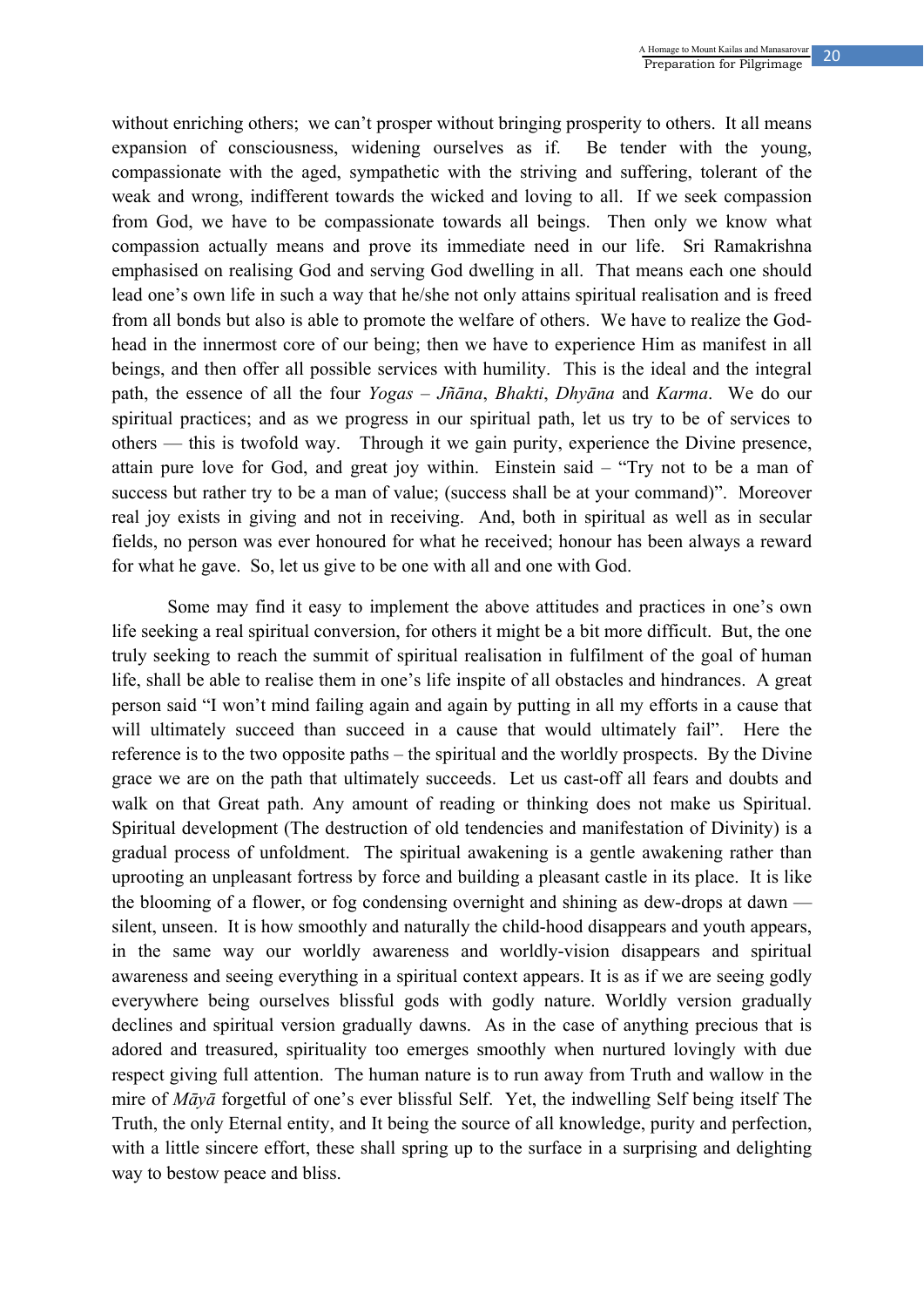Finally we must know and re-affirm to our mind that the joy and all that we seek is within us and not in the external world. The joys, pleasures and happiness we see in the world are like the grass bundle hung in front of the cart for bullocks to move forward to pull the cart, they can never reach it. As Buddha said, it is desires that drag us to the streets of the world, bind us and make us beggars in the world and inflict constant and unending pain and suffering. If somehow I acquire all those things that I think that can make me happy, I see I am not I yet happy in any way and will move on to the next set of conditions for happiness — and this continues till the end of life, but the desires never end. A man went to Buddha and said, "Sir, I want peace". Buddha replied remove the two words in your statement – "I" and "want", you will see that what remains is peace and peace alone, the True Happiness. That is —the the destruction of ego and desires— wants and fears that prevents us from turning inward and from living in the present. Desires are the only cause of our staying away from the Bliss of Self and thus we lose the present and fall into the ego's ruminations and chasing of the activities, and be a prey of all possible worldly suffering. When desires cease, mind becomes still, no thinking, no emotional bindings, no wants, no fear; it is in itself totally absorbed and attentive. The Self shining behind the ripples of mind now peeps out as previously inexperienced peace and bliss — the contented state of mind. This mind we must possess when on a pilgrimage.

 Every night should make us thoughtful that how fleeting is this world and how time is fleeing and must close the day with oath to make best use of this human life by manifesting divinity at all levels of our being – physical, mental, emotional, intellectual, in perceptions and actions, in dealings and in transactions. It must be followed by unconditional surrender to the Supreme Lord. Every morning with the getting up, the heart must be filled with thrill and joy of the arrival of a new day, the mind should be cheerful and exuberant, the intellect be buoyant and steady, body and limbs be active and spirited. Let them dispel all anxiety, fear, low-spiritedness and lethargy. Our trust in God, our pure and devoted life and our dedication to an higher ideal make us feel a sense of confidence in all ventures, and impart inner calmness. Our moods too shall not be determined by what other people think of us, instead it shall search for what Lord wants me to learn and wants me to do. We should live our life fully present to the moment, with a constant flow of feeling of gratitude and connectedness to God and the world. This shall avoid living in false mental movies about the past and the future. Nature is constantly speaking through silence and is radiating bliss and peace. We must feel it now and then like small kids and shun being ever too busy thinking about our income taxes and possessions, or about something 'if only I had been............' and 'what ifs' or about things that we think we could have said or done differently. Let our minds never get clogged with judgements and labelling. May we keep our hearts open – to understand every one in way conducive to all, to see the best in ourselves and in others, to love all with equanimity. Let no day go without offering at least a few minutes of service to others – if not anything at least a hearty prayer for others.

 Let us keep in our mind as a watch word the following words of wisdom wrote to me by an honoured Swami.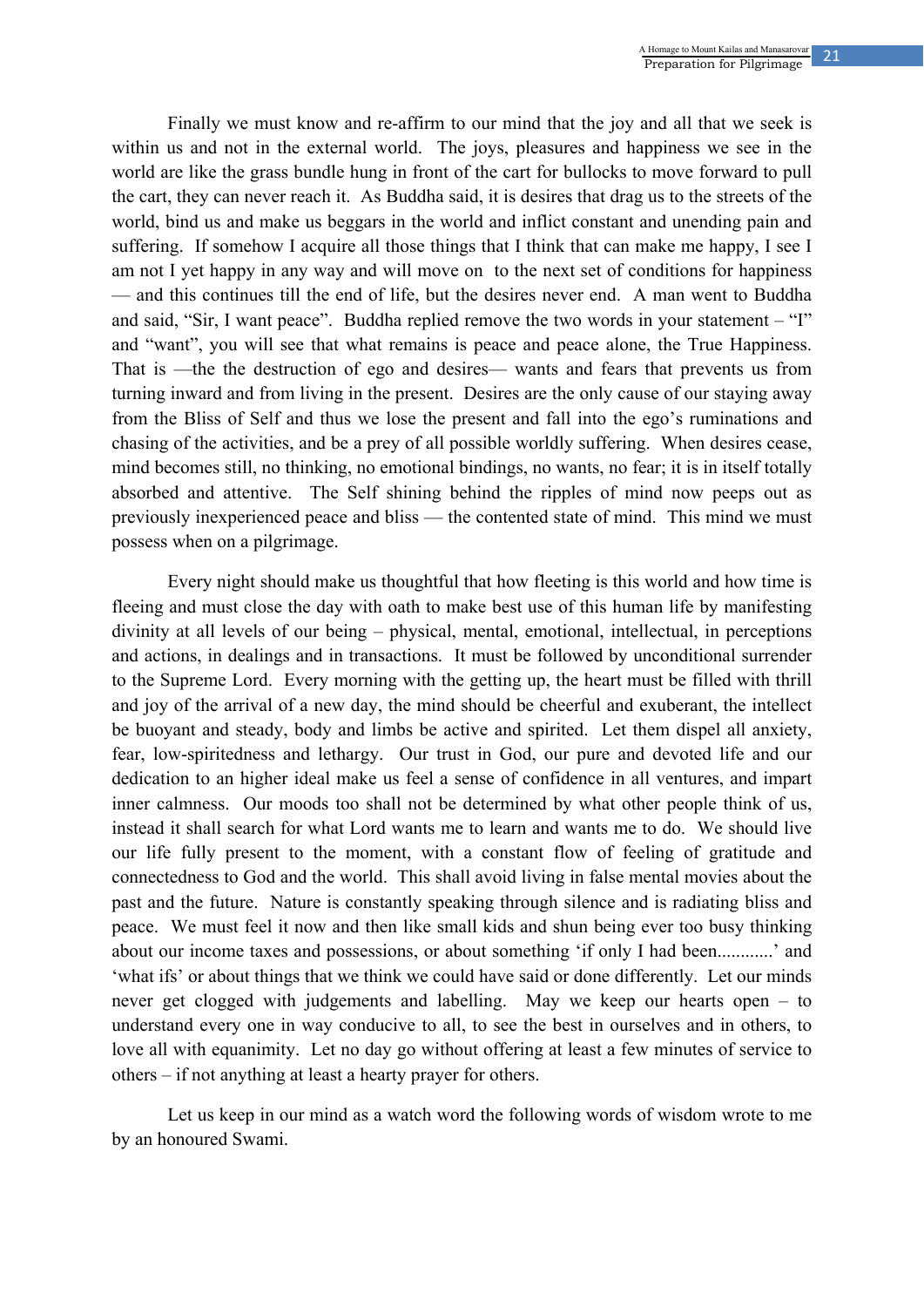"...............Keep your heart and mind riveted to the goal. Have complete trust in God, go easy with yourself along the way. It will wash down all your impurities and defects, make up all short comings and enrich you spiritually eventually making you reach your cherished goal. Mind you, the goal is closer than you might think, provided you are a striving soul....". Let us strive, let us attain.

#### A Self-suggesting song runs thus **:**

*O! My inner marvel, listen to me for a while, Why are you sleeping yet, the Teacher has arrived, the greatest Spirit Awake, awake, run to His Feet — In slumber you spent innumerable lives and slept through millions of years. Right now he is waiting at your head Why not wake up, before he goes away, And witness your Spiritual dawn, Learn the path and win the immeasurable treasure of Immortality.* 

> मेरा अन्दर का सुर सुजान छिनभर सुन मेरा बात बखान । आय खंडे गुरु तेज चेतन फिर अब काहे कुहक सुपन कितने जनम गवार्या, युग युग नींद में बितायो सिरतट गुरु ही बाट देख्यो, क्यूँ न उठ, उन फिरत जायो चैतन्य किरण) तब तो निहायों, ले ग्यान, सो अपार अमर धन पार्यो |

 Years back, in 1960s a friend of mine studying Indian Medicines took me to the Ayurvedic College at Bangalore to witness a Yogic demonstration 'to death and back'. The demonstrators were two  $-$  a yogic master in his fifties and his disciple in twenties. Many professors, lecturers and doctors had gathered. The master made the disciple lie down on a bench and went on giving commands to close the eyes, to control the breath, withdraw and concentrate the mind on certain parts etc., and within a matter of three minutes stopped completely all physiologic functioning including breath and heart beat, which was prolonged to nearly eleven minutes. Almost all doctors personally tested and were astounded by what they saw. The master then uttered something in the disciples ears and pressed a blunt pencil stub between the eyebrows and tapped the chest — the breathing and pulse were restored. The master told us 'It's nothing' mere control of '*Prāṇās*', 'the vital energies'. Scientists, very often, are forced to deny what they actually see because the underlying mechanisms are not revealed or not understood. Science is a search for explanations based on certain previously known facts. Yet many things that happen to real people in the visible world just do not fit inside the framework of well-established theories. Twenty centuries ago a woman who had suffered prolonged uterine bleeding came to Jesus of Nazareth and pushing through a crowd, she touched the helm of his garment and was instantly cured. Jesus turned to her and made her know that it was not a miracle, neither there was his hand in it, but it was her own faith that had made her whole. After centuries of slow progress towards rational explanations of this physical world and the laws governing it, even scientists are trying to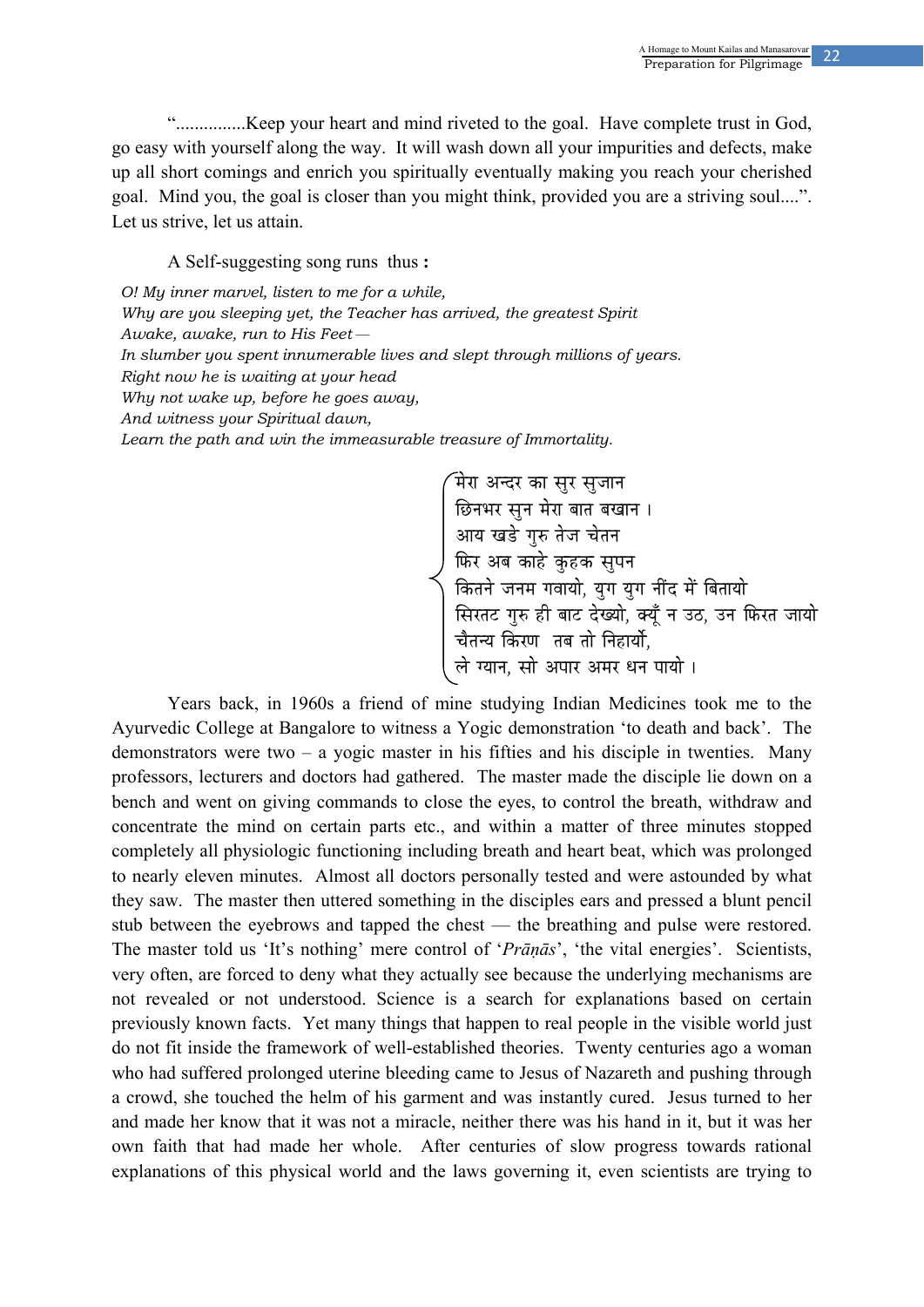have a revised view with something 'unknown' working beyond the scientific framing. We are gradually entering a new phase of understanding of principles by which faith, belief and imagination can actually unlock the gates to the realm beyond the normal human perceptions.

 The main object of human life is to be constantly aware of That One Divine principle that is governing this universe and our lives. Call it by any name – The God or any other name; that Divine is embedded in the heart of all creatures and pervades the entire universe. Being aware of Its presence in our heart gradually builds up our identification with it eventually leading to realisation. Being aware of the Divine as the all-pervading, all our actions become offering unto the Divine and we find ourselves living in perfect harmony and mutual love with all beings. Since the Divine is the source of love, peace and benediction, and bestows Immortality, bliss and wisdom, and also is governing the universe and all our lives, It is called God or the Lord of the universe or the Supreme Lord. He being a conscious Entity, nay, The Consciousness Itself, understands our feelings and listens to our hearty prayers. He being our Indweller we can't deceive Him; hypocrisy, lack of faith, doubt and insincerity does not work. Refuge in this all-benevolent Lord makes us fearless, our *here* and *hereafter* get secured and our Soul that was reduced to an ever-lacking and sorrow-stricken state is restored to its pristine imperishable bliss, peace and freedom. The one who aspires to attain this Supreme state, the highest good, should un-conditionally surrender to this Supreme Lord who is the Creator, Sustainer, Controller and Protector of the worlds and the saviour of all *Jīvās*. Forgetting Him, there can never be true happiness to man. So long as the darkened sense of separateness distorts one's vision, one cannot be free from discontentment and feeling of the void within. And, this distortion can never disappear until and unless the inner eye opens up and it beholds the same Divine Principle permeating all creatures and things. So those blessed souls who look upon the entire universe as the very image of God or a manifestation of God are alone perfect, wise and free. Such a person alone can truly and absolutely see *Śiva* in Kailas, or Kailas itself as *Śiva*. Reaching this Supreme height, he enjoys the rarest bliss of union with God.

 The *Bhakti*, *Jñāna* and *Karma* should not be viewed as distinct limbs of *Yoga* or different *Yogas*. They are One Truth expressing through different levels of our being — the heart, the intellect and the body. It is like one water-falls, through a generator, producing three phase current: the three phase current at its other end runs a motor. The fullness in Janana, Bhakti and karma keeps on hauling the life-train as well as keeps on serving humanity. Pure love of God, the *Bhakti*, is in itself the fire of *Jñāna*. The drive and momentum born of the equality of *Bhakti* and equanimity of *Jñāna* is itself *Karma*. The waves of love and compassion in the heart generated by *Bhakti*, and constant light of wisdom in the intellect (*Buddhi*) radiated by *Jñāna*, commingle and flow as a blissful stream of *Karma* for the welfare of humanity and all beings. This *Yoga* state, the state of being united with God, formed by the confluence of *Jñāna*, *Bhakti* and *Karma* — that makes all faculties in man to plough back to the source, the Divine, is called the *Prema Yoga*, the *Yoga* of Love. This love is the true love that enables, enlivens and enthrals. It totally transports the devotee into the climes of blissful Contentment and ultimate Perfection – which flows out as love towards all beings and service to humanity. This love, whoever be its recipients, remains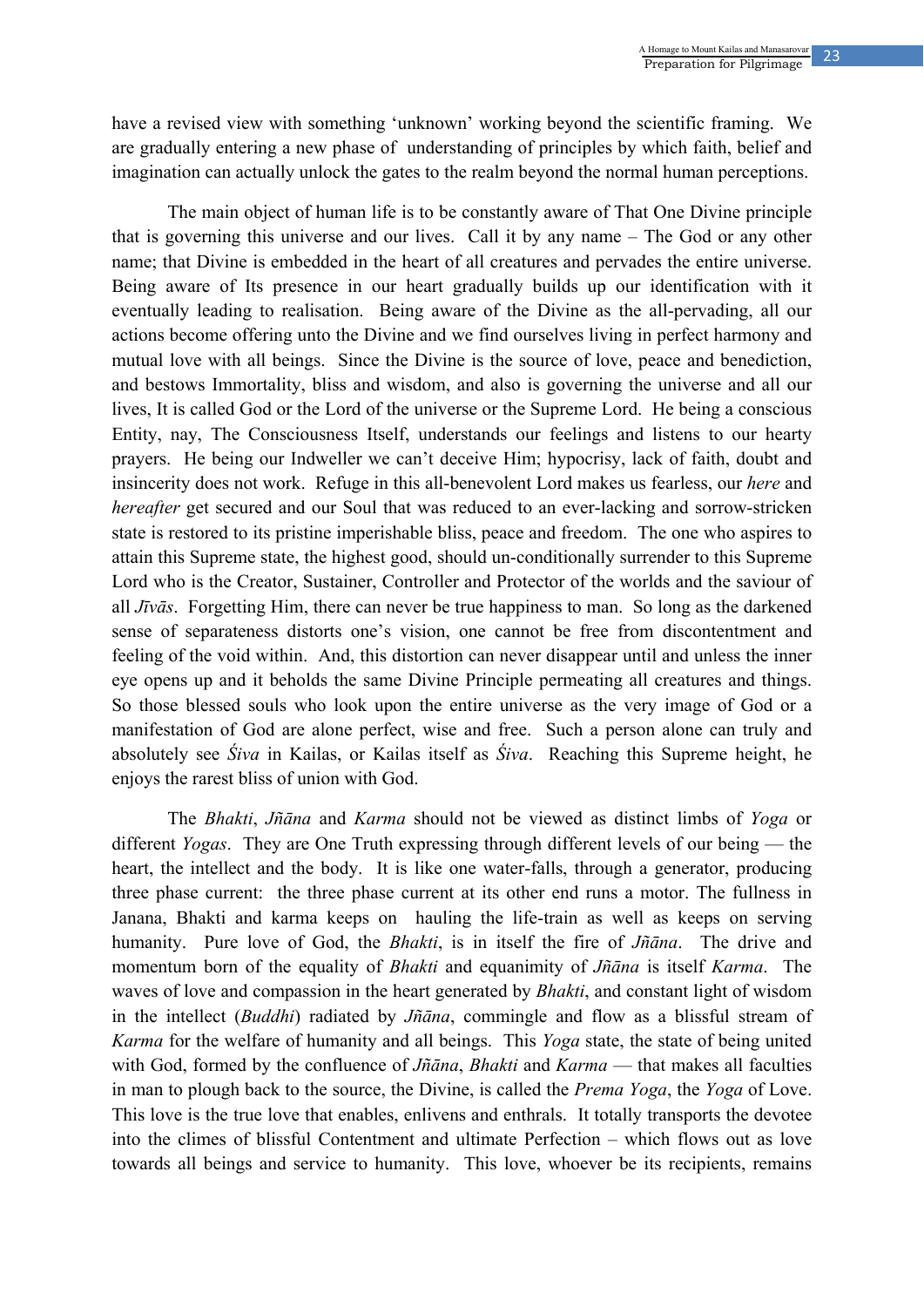ever directed to God and invariably flows towards the Absolute Truth, the Supreme Reality. Thus the love of Gopis of Brindavan towards Krishna was the expression of a total merger of their personalities with the Supreme Truth that was, for them, the Lord Sri Krishna. It was not the base, ignoble, fleshy love we commonly see in this world. It was free from sensuality — pure, unalloyed and gracious. The fact becomes clear when we see the context — Śukadeva, the Absolute purity manifested giving out Bhāgavata to king Parikshit facing imminent death. The holy text reaches him as the ultimate saviour and redeemer. Mere hearing makes him attain Immortality. Can a common earthly love story make us immortal? God's godly love for man and man's divine love for God alone can make us immortal. Every *Jīva* is the king of his own life waiting for his/her death in the house of body, living in the boat of dreams in the ocean of transmigration. Salvation comes from love. If the love is deprived of Infinitude and Eternity, which are the essence of the Lord, it shall be a selfinsulting, disparaging and condemnatory relationship that defeats the very purpose of love and never matures into the ecstasy of true divine love. Merely entertaining sentiments of devotion without an equally clear and vivid intellectual vision of the Lords supremacy, grandeur and majesty, of His greater heights entering into the Absolute and deeper depths immanent in the universe, and of Himself dwelling within us and accessible to us, and of our eternal immortal relationship with Him — is to dwell on the surface without sinking in His love, a sort of moral balancing to compensate our errors and the endless flow of desires cherished by us in our hearts; sheer foolishness and self-deception. We must truly love God. The pure divine love, does not mean emotional upsurges, neither the tears that trickle down the eyes nor the flooding of illumined thoughts; these are mere dull external expressions of *Prema. Prema* is such a state in which the 'I' lost in the essence of God, ceases to find its existence and the God Himself shines forth projecting all good, great and noble qualities and perfection in *Bhakti*, *Jñāna* and *Karma*. Should that God, who is infinite love reveal Himself in us, His love does invariably express in our thoughts, words and deeds. In saints and illumined souls, it is God that thinks, speaks, feels and acts. The true love or the *Prema* is composed mainly of four powers viz., the power of right knowledge, power of forgiveness, power of compassion and power of endurance **:** we see them in their fullness in saints, for these are the qualities of God expressing His glory. Thus we find them pouring their love and blessing even on those who hate them and subject them to insults, blasphemy and persecution. The power of knowledge helps them to see the people independent of their good and bad qualities, and their power of forgiveness makes them overlook their faults and endear them. The power of compassion makes them take upon themselves others' pains and sufferings as their own, and strive to bring them relief, serve them with love and concern in a selfless spirit. They sacrifice their all **:** time, energy and resources in serving them. Finally their power of endurance makes them ready to bear all sufferings in their way to serve others and help them evolve to their Divine-hood, and for achieving that end, they are prepared to give up all their personal joys and comforts. If we observe the life of Swami Vivekananda we understand what forced him to toil till his last breath was the Divine within him fully expressed to its ultimate radiance. And, the same was behind his placing of "*Ātmano Mokṣārthaṁ Jagad-hitāya ca*" "For one's own salvation and for the welfare of the world" as the ultimate ideal of human existence and as the necessary discipline in the life of a Sannyasin (monk) renouncing the world. With all that, it is God serving man; none can claim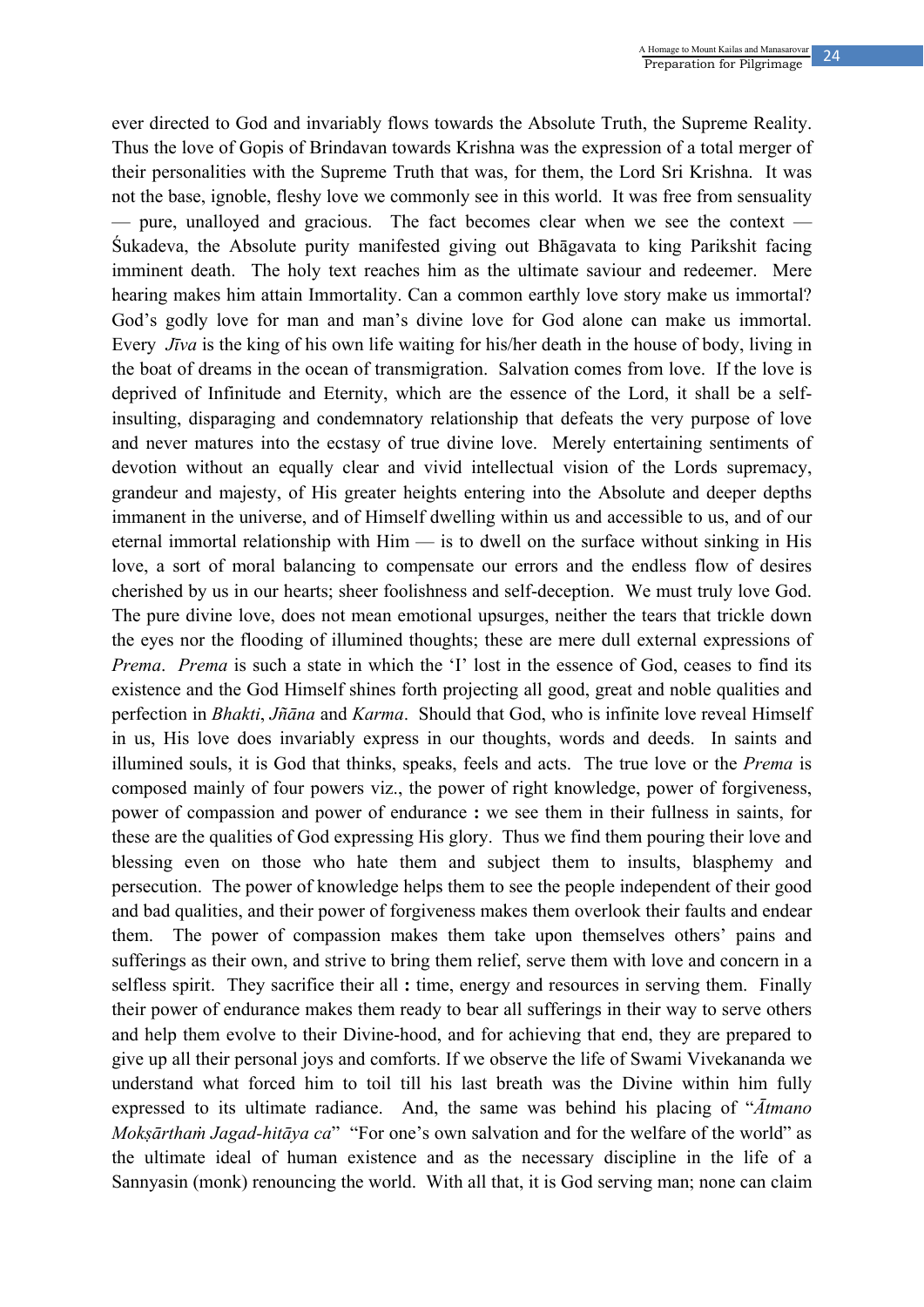at any time that he or she had done any act of service. It is obligatory for every monk and nun of the Ramakrishna Order of Sannyasa **:** to dedicate one's life entirely for the purpose of God realisation, and to serve all beings, as much as possible, being constantly aware of the fact that God alone is serving, not I, and that the services are received by God dwelling in every being. By this we move from many to the One, from the manifest to its Source, from the effect to its Cause, from the body to the *Ātman*, from the world to its Substratum, from the human to the Divine, from the man to the God. It is a life of self-denial and denial of  $M\bar{a}y\bar{a}$  – which instills in us pure, essential and independent delight which is beyond normal understanding. In its fully matured state, man sees one that the true love '*Prema*' has manifest in him. In this exalted state free from all nature's bindings, the soul free from all knots and load of *Karma*, is revealing its true being as the Bliss absolute, the Brahman. This is the goal of human life to experience directly one's own existence being merged in the limitless ocean of *Ānanda* at all times, in all state, under all circumstances. This is the true '*Śiva* state' to discover the *Śiva* within, to discover the *Śiva* without and to see *Śiva* in all things at all times and beyond. That is the purpose of our pilgrimage to Kailas and Manasarovar, and in the following section we shall try to understand the *Śiva-*concept in the Hindu context.